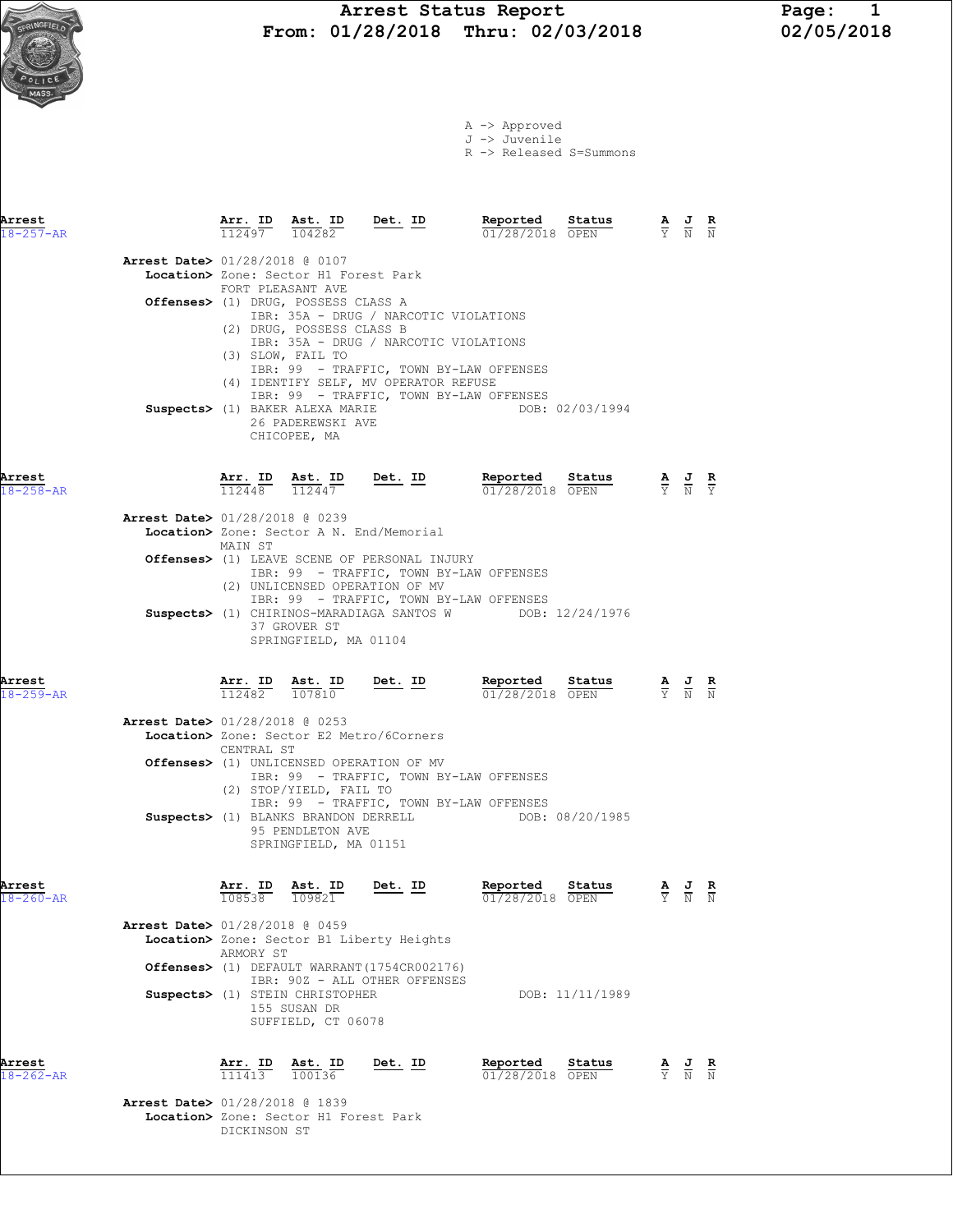# Arrest Status Report 1994 Page: 2<br>11/28/2018 Thru: 02/03/2018 102/05/2018 From:  $01/28/2018$  Thru:  $02/03/2018$

| A -> Approved<br>J -> Juvenile<br>R -> Released S=Summons<br>Offenses> (1) UNLICENSED OPERATION OF MV<br>IBR: 99 - TRAFFIC, TOWN BY-LAW OFFENSES<br>(2) LIGHTS VIOLATION, MV<br>IBR: 99 - TRAFFIC, TOWN BY-LAW OFFENSES<br>Suspects> (1) SEMPRIT LUIS JAVIER JR<br>DOB: 08/19/1997<br>24 ADAMS ST Apt. #2FL<br>SPRINGFIELD, MA 01109<br>$\frac{\texttt{Arr. ID}}{112466}$ $\frac{\texttt{ Ast. ID}}{107789}$ Det. ID<br>Reported Status<br>$\frac{\mathbf{A}}{\overline{Y}}$ $\frac{\mathbf{J}}{\overline{N}}$ $\frac{\mathbf{R}}{\overline{Y}}$<br>01/28/2018 OPEN<br><b>Arrest Date&gt;</b> 01/28/2018 @ 2108<br>Location> Zone: Sector H1 Forest Park<br>302 LOCUST ST<br>Offenses> (1) DEFAULT WARRANT<br>IBR: 90Z - ALL OTHER OFFENSES<br>DOB: 10/15/1990<br>Suspects> (1) FIGUEROA MELITSA<br>71 PARKSIDE ST<br>SPRINGFIELD, MA<br>Arr. ID Ast. ID<br><u>Det. ID</u><br>Reported Status<br>$\frac{\mathbf{A}}{\mathbf{Y}}$ $\frac{\mathbf{J}}{\mathbf{N}}$ $\frac{\mathbf{R}}{\mathbf{Y}}$<br>$\overline{107742}$ $\overline{106674}$<br>01/29/2018 OPEN<br><b>Arrest Date&gt; 01/29/2018 @ 0200</b><br>Location> Zone: Sector E1 Metro/South End<br>LIBERTY ST<br>Offenses> (1) LICENSE SUSPENDED, OP MV WITH<br>IBR: 99 - TRAFFIC, TOWN BY-LAW OFFENSES<br>(2) Open Container of Marijuana<br>IBR: 90Z - ALL OTHER OFFENSES<br>(3) ALCOHOL IN MV, POSSESS OPEN CONTAINER OF<br>IBR: 90G - LIQUOR LAW VIOLATIONS<br>(4) HEIGHT, OPERATE MV WITH MODIFIED<br>IBR: 99 - TRAFFIC, TOWN BY-LAW OFFENSES<br>Suspects> (1) VELEZ RAFAEL<br>DOB: 05/14/1991<br>15 BROWN ST<br>SPRINGFIELD, MA 01105-1844<br>Reported<br>Arr. ID<br>Ast. ID<br>Det. ID<br>Status<br>$\frac{\mathbf{A}}{\mathbf{Y}}$ $\frac{\mathbf{J}}{\mathbf{N}}$<br>B997<br>01/29/2018 OPEN<br>M867 |                             |
|-----------------------------------------------------------------------------------------------------------------------------------------------------------------------------------------------------------------------------------------------------------------------------------------------------------------------------------------------------------------------------------------------------------------------------------------------------------------------------------------------------------------------------------------------------------------------------------------------------------------------------------------------------------------------------------------------------------------------------------------------------------------------------------------------------------------------------------------------------------------------------------------------------------------------------------------------------------------------------------------------------------------------------------------------------------------------------------------------------------------------------------------------------------------------------------------------------------------------------------------------------------------------------------------------------------------------------------------------------------------------------------------------------------------------------------------------------------------------------------------------------------------------------------------------------------------------------------------------------------------------------------------------------------------------------------------------------------------------------------------------------------------------|-----------------------------|
| Arrest<br>$18 - 263 - AR$<br>Arrest<br>$18 - 264 - AR$<br>Arrest<br>$18 - 266 - AR$                                                                                                                                                                                                                                                                                                                                                                                                                                                                                                                                                                                                                                                                                                                                                                                                                                                                                                                                                                                                                                                                                                                                                                                                                                                                                                                                                                                                                                                                                                                                                                                                                                                                                   |                             |
|                                                                                                                                                                                                                                                                                                                                                                                                                                                                                                                                                                                                                                                                                                                                                                                                                                                                                                                                                                                                                                                                                                                                                                                                                                                                                                                                                                                                                                                                                                                                                                                                                                                                                                                                                                       |                             |
|                                                                                                                                                                                                                                                                                                                                                                                                                                                                                                                                                                                                                                                                                                                                                                                                                                                                                                                                                                                                                                                                                                                                                                                                                                                                                                                                                                                                                                                                                                                                                                                                                                                                                                                                                                       |                             |
|                                                                                                                                                                                                                                                                                                                                                                                                                                                                                                                                                                                                                                                                                                                                                                                                                                                                                                                                                                                                                                                                                                                                                                                                                                                                                                                                                                                                                                                                                                                                                                                                                                                                                                                                                                       |                             |
|                                                                                                                                                                                                                                                                                                                                                                                                                                                                                                                                                                                                                                                                                                                                                                                                                                                                                                                                                                                                                                                                                                                                                                                                                                                                                                                                                                                                                                                                                                                                                                                                                                                                                                                                                                       |                             |
|                                                                                                                                                                                                                                                                                                                                                                                                                                                                                                                                                                                                                                                                                                                                                                                                                                                                                                                                                                                                                                                                                                                                                                                                                                                                                                                                                                                                                                                                                                                                                                                                                                                                                                                                                                       |                             |
|                                                                                                                                                                                                                                                                                                                                                                                                                                                                                                                                                                                                                                                                                                                                                                                                                                                                                                                                                                                                                                                                                                                                                                                                                                                                                                                                                                                                                                                                                                                                                                                                                                                                                                                                                                       |                             |
|                                                                                                                                                                                                                                                                                                                                                                                                                                                                                                                                                                                                                                                                                                                                                                                                                                                                                                                                                                                                                                                                                                                                                                                                                                                                                                                                                                                                                                                                                                                                                                                                                                                                                                                                                                       |                             |
|                                                                                                                                                                                                                                                                                                                                                                                                                                                                                                                                                                                                                                                                                                                                                                                                                                                                                                                                                                                                                                                                                                                                                                                                                                                                                                                                                                                                                                                                                                                                                                                                                                                                                                                                                                       |                             |
|                                                                                                                                                                                                                                                                                                                                                                                                                                                                                                                                                                                                                                                                                                                                                                                                                                                                                                                                                                                                                                                                                                                                                                                                                                                                                                                                                                                                                                                                                                                                                                                                                                                                                                                                                                       |                             |
|                                                                                                                                                                                                                                                                                                                                                                                                                                                                                                                                                                                                                                                                                                                                                                                                                                                                                                                                                                                                                                                                                                                                                                                                                                                                                                                                                                                                                                                                                                                                                                                                                                                                                                                                                                       |                             |
|                                                                                                                                                                                                                                                                                                                                                                                                                                                                                                                                                                                                                                                                                                                                                                                                                                                                                                                                                                                                                                                                                                                                                                                                                                                                                                                                                                                                                                                                                                                                                                                                                                                                                                                                                                       |                             |
|                                                                                                                                                                                                                                                                                                                                                                                                                                                                                                                                                                                                                                                                                                                                                                                                                                                                                                                                                                                                                                                                                                                                                                                                                                                                                                                                                                                                                                                                                                                                                                                                                                                                                                                                                                       |                             |
|                                                                                                                                                                                                                                                                                                                                                                                                                                                                                                                                                                                                                                                                                                                                                                                                                                                                                                                                                                                                                                                                                                                                                                                                                                                                                                                                                                                                                                                                                                                                                                                                                                                                                                                                                                       |                             |
|                                                                                                                                                                                                                                                                                                                                                                                                                                                                                                                                                                                                                                                                                                                                                                                                                                                                                                                                                                                                                                                                                                                                                                                                                                                                                                                                                                                                                                                                                                                                                                                                                                                                                                                                                                       |                             |
|                                                                                                                                                                                                                                                                                                                                                                                                                                                                                                                                                                                                                                                                                                                                                                                                                                                                                                                                                                                                                                                                                                                                                                                                                                                                                                                                                                                                                                                                                                                                                                                                                                                                                                                                                                       |                             |
|                                                                                                                                                                                                                                                                                                                                                                                                                                                                                                                                                                                                                                                                                                                                                                                                                                                                                                                                                                                                                                                                                                                                                                                                                                                                                                                                                                                                                                                                                                                                                                                                                                                                                                                                                                       |                             |
|                                                                                                                                                                                                                                                                                                                                                                                                                                                                                                                                                                                                                                                                                                                                                                                                                                                                                                                                                                                                                                                                                                                                                                                                                                                                                                                                                                                                                                                                                                                                                                                                                                                                                                                                                                       |                             |
|                                                                                                                                                                                                                                                                                                                                                                                                                                                                                                                                                                                                                                                                                                                                                                                                                                                                                                                                                                                                                                                                                                                                                                                                                                                                                                                                                                                                                                                                                                                                                                                                                                                                                                                                                                       | $rac{\mathbf{R}}{\Upsilon}$ |
| <b>Arrest Date&gt;</b> 01/29/2018 @ 0930<br>Location> Zone: Sector B2 Liberty Heights                                                                                                                                                                                                                                                                                                                                                                                                                                                                                                                                                                                                                                                                                                                                                                                                                                                                                                                                                                                                                                                                                                                                                                                                                                                                                                                                                                                                                                                                                                                                                                                                                                                                                 |                             |
| 7 HASTINGS ST<br>Offenses> (1) FUGITIVE FROM JUSTICE ON COURT WARRANT                                                                                                                                                                                                                                                                                                                                                                                                                                                                                                                                                                                                                                                                                                                                                                                                                                                                                                                                                                                                                                                                                                                                                                                                                                                                                                                                                                                                                                                                                                                                                                                                                                                                                                 |                             |
| IBR: 90Z - ALL OTHER OFFENSES<br>Suspects> (1) RIVERA DAVID<br>DOB: 10/17/1982<br>907 LIBERTY ST Apt. #1                                                                                                                                                                                                                                                                                                                                                                                                                                                                                                                                                                                                                                                                                                                                                                                                                                                                                                                                                                                                                                                                                                                                                                                                                                                                                                                                                                                                                                                                                                                                                                                                                                                              |                             |
| SPRINGFIELD, MA                                                                                                                                                                                                                                                                                                                                                                                                                                                                                                                                                                                                                                                                                                                                                                                                                                                                                                                                                                                                                                                                                                                                                                                                                                                                                                                                                                                                                                                                                                                                                                                                                                                                                                                                                       |                             |
| Reported<br>Arrest<br>Arr. ID Ast. ID<br>Det. ID<br>Status<br>$\frac{\mathbf{A}}{\mathbf{Y}}$ $\frac{\mathbf{J}}{\mathbf{N}}$ $\frac{\mathbf{R}}{\mathbf{Y}}$<br>$\overline{B}388$<br>$18 - 268 - AR$<br>M693<br>01/29/2018 OPEN                                                                                                                                                                                                                                                                                                                                                                                                                                                                                                                                                                                                                                                                                                                                                                                                                                                                                                                                                                                                                                                                                                                                                                                                                                                                                                                                                                                                                                                                                                                                      |                             |
| <b>Arrest Date&gt; 01/29/2018 @ 1240</b><br>Location> Zone: Sector H2 Forest Park/EFP                                                                                                                                                                                                                                                                                                                                                                                                                                                                                                                                                                                                                                                                                                                                                                                                                                                                                                                                                                                                                                                                                                                                                                                                                                                                                                                                                                                                                                                                                                                                                                                                                                                                                 |                             |
| SPRINGFIELD HIGH SCHOOL<br>37 ALDERMAN ST                                                                                                                                                                                                                                                                                                                                                                                                                                                                                                                                                                                                                                                                                                                                                                                                                                                                                                                                                                                                                                                                                                                                                                                                                                                                                                                                                                                                                                                                                                                                                                                                                                                                                                                             |                             |
| Offenses> (1) A&B WITH DANGEROUS WEAPON<br>IBR: 13B - SIMPLE ASSAULT                                                                                                                                                                                                                                                                                                                                                                                                                                                                                                                                                                                                                                                                                                                                                                                                                                                                                                                                                                                                                                                                                                                                                                                                                                                                                                                                                                                                                                                                                                                                                                                                                                                                                                  |                             |
| (2) SCHOOL, DISTURB<br>IBR: 90Z - ALL OTHER OFFENSES                                                                                                                                                                                                                                                                                                                                                                                                                                                                                                                                                                                                                                                                                                                                                                                                                                                                                                                                                                                                                                                                                                                                                                                                                                                                                                                                                                                                                                                                                                                                                                                                                                                                                                                  |                             |
| (3) A&B ON PUBLIC EMPLOYEE<br>IBR: 13B - SIMPLE ASSAULT<br>(4) A&B ON PUBLIC EMPLOYEE                                                                                                                                                                                                                                                                                                                                                                                                                                                                                                                                                                                                                                                                                                                                                                                                                                                                                                                                                                                                                                                                                                                                                                                                                                                                                                                                                                                                                                                                                                                                                                                                                                                                                 |                             |

IBR: 13B - SIMPLE ASSAULT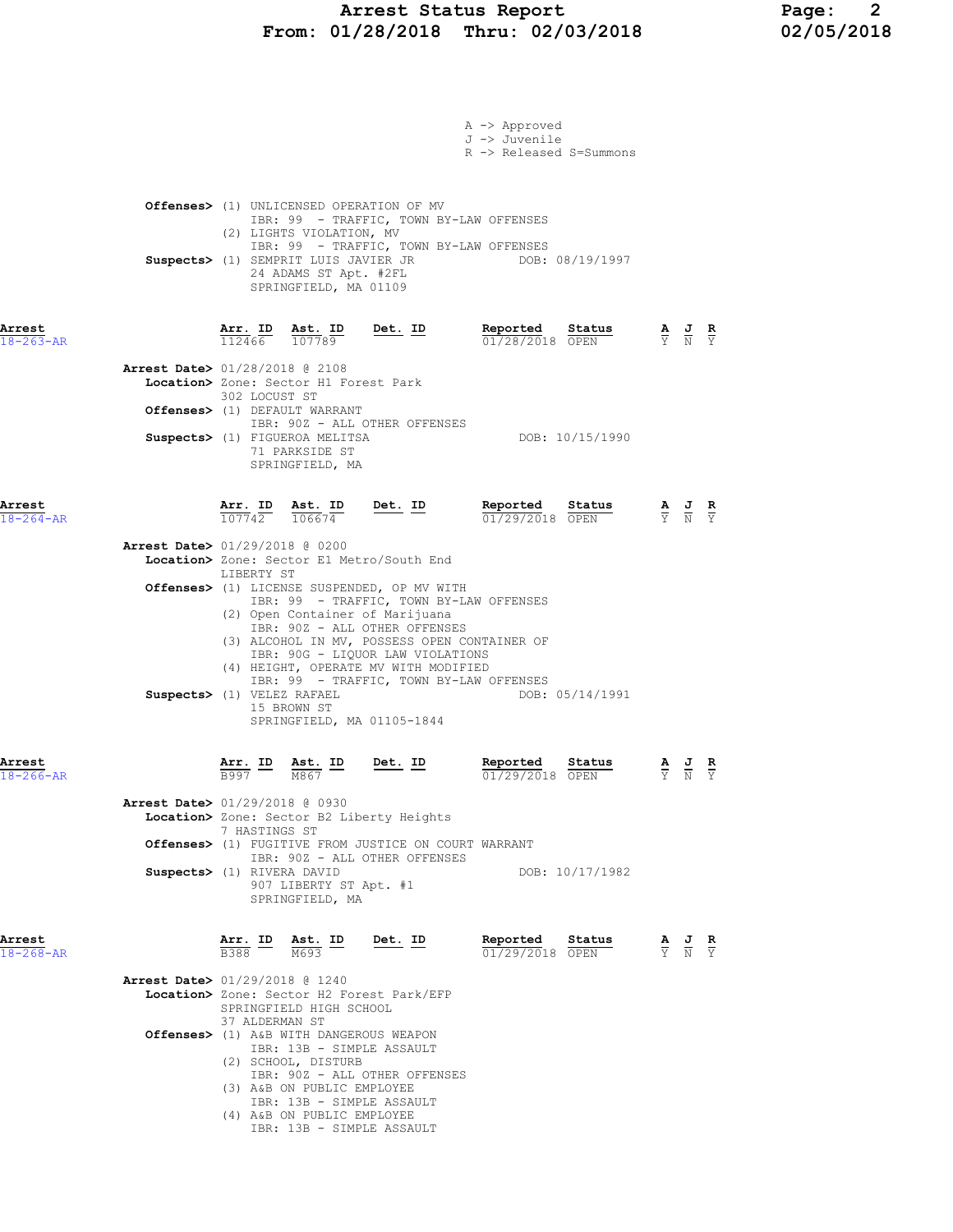# Arrest Status Report Page: 3 From: 01/28/2018 Thru: 02/03/2018 02/05/2018

|                           |                                |                                                                 |                        |                                                                 | A -> Approved                                                                      |                             |                                                                                                 |               |
|---------------------------|--------------------------------|-----------------------------------------------------------------|------------------------|-----------------------------------------------------------------|------------------------------------------------------------------------------------|-----------------------------|-------------------------------------------------------------------------------------------------|---------------|
|                           |                                |                                                                 |                        |                                                                 | J -> Juvenile                                                                      | R -> Released S=Summons     |                                                                                                 |               |
|                           |                                |                                                                 |                        |                                                                 |                                                                                    |                             |                                                                                                 |               |
|                           |                                | (5) ASSAULT                                                     |                        | IBR: 13B - SIMPLE ASSAULT                                       |                                                                                    |                             |                                                                                                 |               |
|                           |                                | $(6)$ . A&B $(Simple)$                                          |                        | IBR: 13B - SIMPLE ASSAULT                                       |                                                                                    |                             |                                                                                                 |               |
|                           |                                | Suspects> (1) BROWN ASHLEY<br>2 GUNN SQ                         |                        |                                                                 |                                                                                    | DOB: 11/11/1999             |                                                                                                 |               |
|                           |                                |                                                                 | SPRINGFIELD, MA        |                                                                 |                                                                                    |                             |                                                                                                 |               |
| Arrest                    |                                | Arr. ID                                                         | Ast. ID                | Det. ID                                                         | Reported                                                                           | Status                      | $\frac{\mathbf{A}}{\mathbf{Y}}$ $\frac{\mathbf{J}}{\mathbf{N}}$                                 | $\frac{R}{Y}$ |
| $18 - 272 - AR$           |                                | R620                                                            |                        |                                                                 |                                                                                    | $01/29/2018$ OPEN           |                                                                                                 |               |
|                           | Arrest Date> 01/29/2018 @ 1345 | Location> Zone: Sector H1 Forest Park                           |                        |                                                                 |                                                                                    |                             |                                                                                                 |               |
|                           |                                | 174 LOCUST ST                                                   |                        | <b>Offenses&gt;</b> (1) ASSAULT W/DANGEROUS WEAPON              |                                                                                    |                             |                                                                                                 |               |
|                           |                                |                                                                 |                        | IBR: 13A - AGGRAVATED ASSAULT<br>(2) ASSAULT W/DANGEROUS WEAPON |                                                                                    |                             |                                                                                                 |               |
|                           |                                | Suspects> (1) MORALES THOMAS                                    |                        | IBR: 13A - AGGRAVATED ASSAULT                                   |                                                                                    | DOB: 04/16/1964             |                                                                                                 |               |
|                           |                                | CHICOPEE, MA                                                    | 50 EDWARD ST Apt. #1ST |                                                                 |                                                                                    |                             |                                                                                                 |               |
|                           |                                |                                                                 |                        |                                                                 |                                                                                    |                             |                                                                                                 |               |
| Arrest<br>$18 - 274 - AR$ |                                | $\frac{\text{Arr. ID}}{112502}$ $\frac{\text{Ast. ID}}{100652}$ |                        | <u>Det. ID</u>                                                  | Reported                                                                           | Status<br>$01/29/2018$ OPEN | $\frac{\mathbf{A}}{\mathbf{Y}}$ $\frac{\mathbf{J}}{\mathbf{N}}$                                 |               |
|                           | Arrest Date> 01/29/2018 @ 1630 |                                                                 |                        | Location> Zone: Sector F2 Old&Upper Hill                        |                                                                                    |                             |                                                                                                 |               |
|                           |                                | 707 STATE ST                                                    |                        | WALGREENS DRUG STORES PRESCRIPT                                 |                                                                                    |                             |                                                                                                 |               |
|                           |                                | Offenses> (1) DEFAULT WARRANT                                   |                        | IBR: 90Z - ALL OTHER OFFENSES                                   |                                                                                    |                             |                                                                                                 |               |
|                           |                                | Suspects> (1) GALLAGHER ROBERT A                                | 20 MEADOW ST Apt. #2R  |                                                                 |                                                                                    | DOB: 07/05/1977             |                                                                                                 |               |
|                           |                                |                                                                 | LUDLOW, MA 01056       |                                                                 |                                                                                    |                             |                                                                                                 |               |
| Arrest                    |                                | Arr. ID                                                         | <u>Ast. ID</u>         | $Det. ID$                                                       | Reported                                                                           | Status                      | $\frac{\mathbf{A}}{\mathbf{Y}}$ $\frac{\mathbf{J}}{\mathbf{N}}$ $\frac{\mathbf{R}}{\mathbf{Y}}$ |               |
| $18 - 275 - AR$           |                                | 112497                                                          | 107742                 |                                                                 |                                                                                    | 01/30/2018 OPEN             |                                                                                                 |               |
|                           | Arrest Date> 01/30/2018 @ 0143 |                                                                 |                        | Location> Zone: Sector E1 Metro/South End                       |                                                                                    |                             |                                                                                                 |               |
|                           |                                | EAST PARK ST                                                    |                        | Offenses> (1) RECKLESS OPERATION OF MOTOR VEHICLE               |                                                                                    |                             |                                                                                                 |               |
|                           |                                | (2) STOP FOR POLICE, FAIL                                       |                        |                                                                 | IBR: 99 - TRAFFIC, TOWN BY-LAW OFFENSES                                            |                             |                                                                                                 |               |
|                           |                                |                                                                 |                        | (3) UNLICENSED OPERATION OF MV                                  | IBR: 99 - TRAFFIC, TOWN BY-LAW OFFENSES<br>IBR: 99 - TRAFFIC, TOWN BY-LAW OFFENSES |                             |                                                                                                 |               |
|                           |                                | (4) STOP/YIELD, FAIL TO                                         |                        |                                                                 | IBR: 99 - TRAFFIC, TOWN BY-LAW OFFENSES                                            |                             |                                                                                                 |               |
|                           |                                | (5) STOP/YIELD, FAIL TO                                         |                        |                                                                 | IBR: 99 - TRAFFIC, TOWN BY-LAW OFFENSES                                            |                             |                                                                                                 |               |
|                           |                                | (6) STOP/YIELD, FAIL TO                                         |                        |                                                                 | IBR: 99 - TRAFFIC, TOWN BY-LAW OFFENSES                                            |                             |                                                                                                 |               |
|                           |                                | (7) MARKED LANES VIOLATION                                      |                        |                                                                 | IBR: 99 - TRAFFIC, TOWN BY-LAW OFFENSES                                            |                             |                                                                                                 |               |
|                           |                                |                                                                 |                        | (8) UNREGISTERED MOTOR VEHICLE                                  | IBR: 99 - TRAFFIC, TOWN BY-LAW OFFENSES                                            |                             |                                                                                                 |               |
|                           |                                | (9) UNINSURED MOTOR VEHICLE                                     |                        |                                                                 | IBR: 99 - TRAFFIC, TOWN BY-LAW OFFENSES                                            |                             |                                                                                                 |               |
|                           |                                |                                                                 |                        | (10) NUMBER PLATE VIOLATION TO CONCEAL ID                       | IBR: 99 - TRAFFIC, TOWN BY-LAW OFFENSES                                            |                             |                                                                                                 |               |
|                           |                                | (11) SPEEDING                                                   |                        |                                                                 | IBR: 99 - TRAFFIC, TOWN BY-LAW OFFENSES                                            |                             |                                                                                                 |               |
|                           |                                | Suspects> (1) BADILLO JOHNNY                                    | 134 PUTNAM ST          |                                                                 |                                                                                    | DOB: 11/17/1992             |                                                                                                 |               |
|                           |                                | HARTFORD, CT                                                    |                        |                                                                 |                                                                                    |                             |                                                                                                 |               |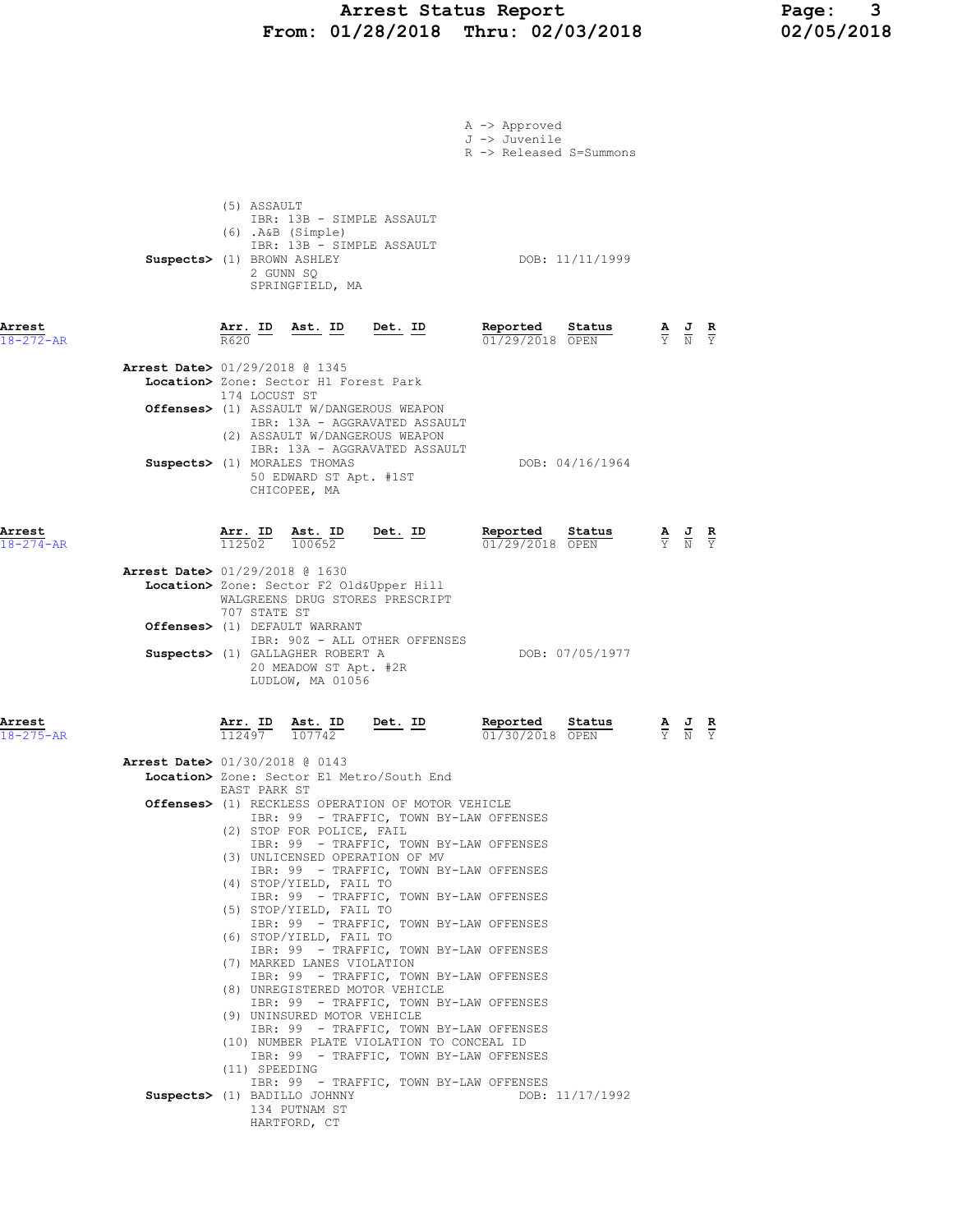# Arrest Status Report Page: 4 From: 01/28/2018 Thru: 02/03/2018 02/05/2018

|  | A -> Approved |                                    |
|--|---------------|------------------------------------|
|  | J -> Juvenile |                                    |
|  |               | $R \rightarrow$ Released S=Summons |

| Arrest<br>$18 - 277 - AR$ |                                                           | Arr. ID<br>M467                                         | Ast. ID Det. ID<br>B497                                                                                                                                           |                                                                                                                                                                                                                                                            | Reported<br>01/30/2018 OPEN                                                                                                 | Status                    | $\frac{\mathbf{A}}{\overline{Y}}$ $\frac{\mathbf{J}}{\overline{N}}$ $\frac{\mathbf{R}}{\overline{Y}}$ |  |
|---------------------------|-----------------------------------------------------------|---------------------------------------------------------|-------------------------------------------------------------------------------------------------------------------------------------------------------------------|------------------------------------------------------------------------------------------------------------------------------------------------------------------------------------------------------------------------------------------------------------|-----------------------------------------------------------------------------------------------------------------------------|---------------------------|-------------------------------------------------------------------------------------------------------|--|
|                           | <b>Arrest Date&gt;</b> 01/30/2018 @ 0723                  |                                                         | 49 DECATUR ST Apt. #2ND<br>Suspects> (1) RIVERA CARLOS MITCHELL<br>160 OKLAHOMA ST<br>SPRINGFIELD, MA 01104                                                       | Location> Zone: Sector D2 Indian Orchard<br>Offenses> (1) ARREST WARRANT #1762CR009040 HOMEINVASION<br>IBR: 90Z - ALL OTHER OFFENSES                                                                                                                       | DOB: 10/10/1992                                                                                                             |                           |                                                                                                       |  |
| Arrest<br>$18 - 278 - AR$ |                                                           |                                                         | Arr. ID Ast. ID<br>109869 101938                                                                                                                                  | <u>Det. ID</u>                                                                                                                                                                                                                                             | <b>Reported Status A J</b><br>$\frac{1}{11}$ $\frac{1}{20}$ $\frac{1}{20}$ $\frac{1}{18}$ $\frac{1}{18}$<br>01/30/2018 OPEN |                           |                                                                                                       |  |
|                           | <b>Arrest Date&gt; 01/30/2018 @ 1038</b>                  | 146 BELLEVUE AVE                                        | Location> Zone: Sector H1 Forest Park<br>(2) INSPECTION/STICKER, NO<br>Suspects> (1) WILLIAMS JAMES R III<br>10 MARENGO PARK Apt. #2L                             | <b>Offenses&gt;</b> (1) UNLICENSED OPERATION OF MV<br>IBR: 99 - TRAFFIC, TOWN BY-LAW OFFENSES<br>IBR: 99 - TRAFFIC, TOWN BY-LAW OFFENSES<br>(3) ALCOHOL IN MV, POSSESS OPEN CONTAINER OF<br>IBR: 90G - LIQUOR LAW VIOLATIONS<br>SPRINGFIELD, MA 01109-3234 |                                                                                                                             | DOB: 04/20/1989           |                                                                                                       |  |
| Arrest<br>$18 - 279 - AR$ | Arrest Date> 01/30/2018 @ 1220<br>Suspects> (1) ROSA JOSE | $\frac{\texttt{Arr.}}{\texttt{R620}}$ ID<br>RACING MART | $\frac{\texttt{Ast.}}{109488}$ Det. ID<br>1037 ST JAMES AVE<br>456 COLDSPRING AVE                                                                                 | Location> Zone: Sector C East Springfield<br>Offenses> (1) LICENSE REVOKED AS HTO, OPERATE MV WITH<br>IBR: 99 - TRAFFIC, TOWN BY-LAW OFFENSES<br>WEST SPRINGFIELD, MA 01089                                                                                | Reported<br>01/30/2018 OPEN                                                                                                 | Status<br>DOB: 09/03/1984 | $\frac{\mathbf{A}}{\overline{Y}}$ $\frac{\mathbf{J}}{\overline{N}}$ $\frac{\mathbf{R}}{\overline{N}}$ |  |
| Arrest<br>$18 - 280 - AR$ | <b>Arrest Date&gt; 01/30/2018 @ 1230</b>                  | 50 STATE ST<br>HOMELESS                                 | $\frac{\texttt{Arr.}}{\texttt{W143}}$ ID $\frac{\texttt{Ast.}}{\texttt{M872}}$ ID Det. ID<br>Offenses> (1) ARREST WARRANT<br>UNKNOWN, UK                          | Location> Zone: Sector E1 Metro/South End<br>MASS COMMONWEALTH OF TRIAL COURT MAIN NUMBER<br>IBR: 90Z - ALL OTHER OFFENSES<br>Suspects> (1) DANIELS GREGORY ALONZO JR                                                                                      | Reported<br>01/30/2018 OPEN                                                                                                 | Status<br>DOB: 08/04/1976 | $\frac{\mathbf{A}}{\mathbf{Y}}$ $\frac{\mathbf{J}}{\mathbf{N}}$ $\frac{\mathbf{R}}{\mathbf{Y}}$       |  |
| Arrest<br>$18 - 282 - AR$ | <b>Arrest Date&gt; 01/30/2018 @ 1330</b>                  | $\overline{B602}$<br>488 STATE ST                       | Arr. ID Ast. ID<br>112451<br>Location> Zone: Sector F1 McKnight/Bay<br>Offenses> (1) ROBBERY, UNARMED<br>IBR: 120 - ROBBERY<br>Suspects> (1) ORTIZ DAYQUAN MIGUEL | $Det$ . ID                                                                                                                                                                                                                                                 | Reported<br>01/30/2018 OPEN                                                                                                 | Status<br>DOB: 12/03/1999 | $\frac{\mathbf{A}}{\mathbf{Y}}$ $\frac{\mathbf{J}}{\mathbf{N}}$ $\frac{\mathbf{R}}{\mathbf{Y}}$       |  |
|                           |                                                           |                                                         | 385 CAREW ST Apt. #2R                                                                                                                                             |                                                                                                                                                                                                                                                            |                                                                                                                             |                           |                                                                                                       |  |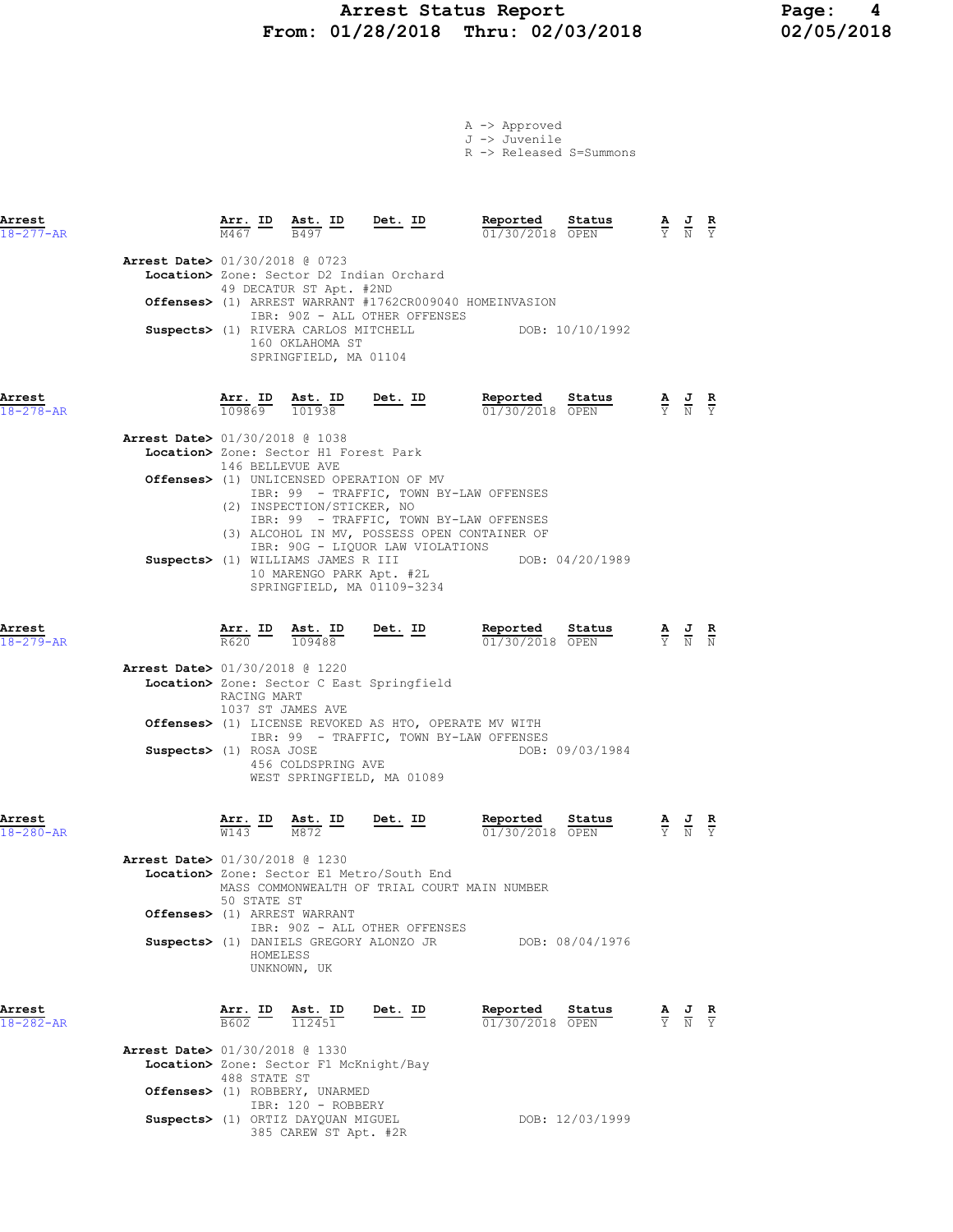# Arrest Status Report Page: 5 From: 01/28/2018 Thru: 02/03/2018

A -> Approved J -> Juvenile R -> Released S=Summons

SPRINGFIELD, MA

| Arrest<br>18-283-AR       |                                          | $\frac{\texttt{Arr.}}{\texttt{max}}$ ID | Ast. ID Det. ID<br>112454                                                        |                                                                                                                                                                                                                                                              | Reported<br>01/30/2018 OPEN                      | Status          |                                                                 |                                                                                                       |                        |
|---------------------------|------------------------------------------|-----------------------------------------|----------------------------------------------------------------------------------|--------------------------------------------------------------------------------------------------------------------------------------------------------------------------------------------------------------------------------------------------------------|--------------------------------------------------|-----------------|-----------------------------------------------------------------|-------------------------------------------------------------------------------------------------------|------------------------|
|                           | <b>Arrest Date&gt;</b> 01/30/2018 @ 1345 | 1090 ST JAMES AVE                       | BIG Y WORLD CLASS MARKET                                                         | Location> Zone: Sector B2 Liberty Heights<br>Offenses> (1) DRUG, POSSESS TO DISTRIB CLASS A<br>IBR: 35A - DRUG / NARCOTIC VIOLATIONS<br>(2) DRUG VIOLATION NEAR SCHOOL/PARK                                                                                  |                                                  |                 |                                                                 |                                                                                                       |                        |
|                           |                                          |                                         | Suspects> (1) ORTIZ OVYSDIOEL<br>295 ROOSEVELT AVE                               | IBR: 35A - DRUG / NARCOTIC VIOLATIONS<br>SPRINGFIELD, MA 01109-1327                                                                                                                                                                                          |                                                  | DOB: 10/14/1998 |                                                                 |                                                                                                       |                        |
| Arrest<br>$18 - 284 - AR$ |                                          |                                         | $\frac{\texttt{Arr.}}{\texttt{G889}}$ ID $\frac{\texttt{ Ast.}}{112454}$ Det. ID |                                                                                                                                                                                                                                                              | Reported Status<br>01/30/2018 OPEN               |                 | $\frac{\mathbf{A}}{\mathbf{Y}}$ $\frac{\mathbf{J}}{\mathbf{N}}$ |                                                                                                       | $\frac{\mathbf{R}}{N}$ |
|                           | <b>Arrest Date&gt;</b> 01/30/2018 @ 1345 |                                         | BIG Y WORLD CLASS MARKET                                                         | Location> Zone: Sector B2 Liberty Heights                                                                                                                                                                                                                    |                                                  |                 |                                                                 |                                                                                                       |                        |
|                           |                                          | 1090 ST JAMES AVE                       |                                                                                  | Offenses> (1) DRUG, POSSESS TO DISTRIB CLASS A<br>IBR: 35A - DRUG / NARCOTIC VIOLATIONS<br>(2) DRUG VIOLATION NEAR SCHOOL/PARK<br>IBR: 35A - DRUG / NARCOTIC VIOLATIONS                                                                                      |                                                  |                 |                                                                 |                                                                                                       |                        |
|                           |                                          |                                         | Suspects> (1) VALENTIN FARIE<br>20 SUMMIT ST Apt. #8<br>SPRINGFIELD, MA 01040    |                                                                                                                                                                                                                                                              |                                                  | DOB: 08/05/1992 |                                                                 |                                                                                                       |                        |
| Arrest<br>$18 - 285 - AR$ |                                          | $\overline{K456}$                       | Arr. ID Ast. ID<br>51390                                                         | $Det. ID$                                                                                                                                                                                                                                                    | Reported<br>01/30/2018 OPEN                      | Status          | $\frac{\mathbf{A}}{\mathbf{Y}}$ $\frac{\mathbf{J}}{\mathbf{N}}$ |                                                                                                       | $\frac{\mathbf{R}}{N}$ |
|                           | Arrest Date> 01/30/2018 @ 1810           | 13 MYSTIC ST                            |                                                                                  | Location> Zone: Sector B1 Liberty Heights<br>Offenses> (1) FIREARM WITHOUT FID CARD, POSSESS                                                                                                                                                                 |                                                  |                 |                                                                 |                                                                                                       |                        |
|                           |                                          |                                         | (4) FIREARM, STORE IMPROP                                                        | IBR: 520 - WEAPON LAW VIOLATIONS<br>(2) POSSESSION AMMO W/O ID (MACE + AMMO)<br>IBR: 520 - WEAPON LAW VIOLATIONS<br>(3) FIREARM SERIAL NO., DEFACE<br>IBR: 250 - COUNTERFEITING / FORGERY<br>IBR: 520 - WEAPON LAW VIOLATIONS                                |                                                  |                 |                                                                 |                                                                                                       |                        |
|                           |                                          |                                         | Suspects> (1) MASSA MARCELINO JR<br>13 MYSTIC ST<br>SPRINGFIELD, MA              | IBR: 520 - WEAPON LAW VIOLATIONS                                                                                                                                                                                                                             | (5) FIREARM VIOL WITH 1 PRIOR VIOLENT/DRUG CRIME | DOB: 03/08/1975 |                                                                 |                                                                                                       |                        |
| Arrest<br>18-286-AR       |                                          |                                         | $\frac{\texttt{Arr. ID}}{101937}$ $\frac{\texttt{ Ast. ID}}{106895}$             | <u>Det. ID</u>                                                                                                                                                                                                                                               | Reported<br>01/30/2018 OPEN                      | Status          |                                                                 | $\frac{\mathbf{A}}{\overline{Y}}$ $\frac{\mathbf{J}}{\overline{N}}$ $\frac{\mathbf{R}}{\overline{N}}$ |                        |
|                           | <b>Arrest Date&gt;</b> 01/30/2018 @ 1845 | 16 ST JAMES AVE                         | Location> Zone: Sector F1 McKnight/Bay                                           |                                                                                                                                                                                                                                                              |                                                  |                 |                                                                 |                                                                                                       |                        |
|                           |                                          |                                         | (2) UNINSURED MOTOR VEHICLE<br>(3) DRUG, POSSESS CLASS B                         | <b>Offenses&gt;</b> (1) UNREGISTERED MOTOR VEHICLE<br>IBR: 99 - TRAFFIC, TOWN BY-LAW OFFENSES<br>IBR: 99 - TRAFFIC, TOWN BY-LAW OFFENSES<br>IBR: 35A - DRUG / NARCOTIC VIOLATIONS<br>(4) ARREST WARRANT SPFLD #1623CR007884<br>IBR: 90Z - ALL OTHER OFFENSES |                                                  |                 |                                                                 |                                                                                                       |                        |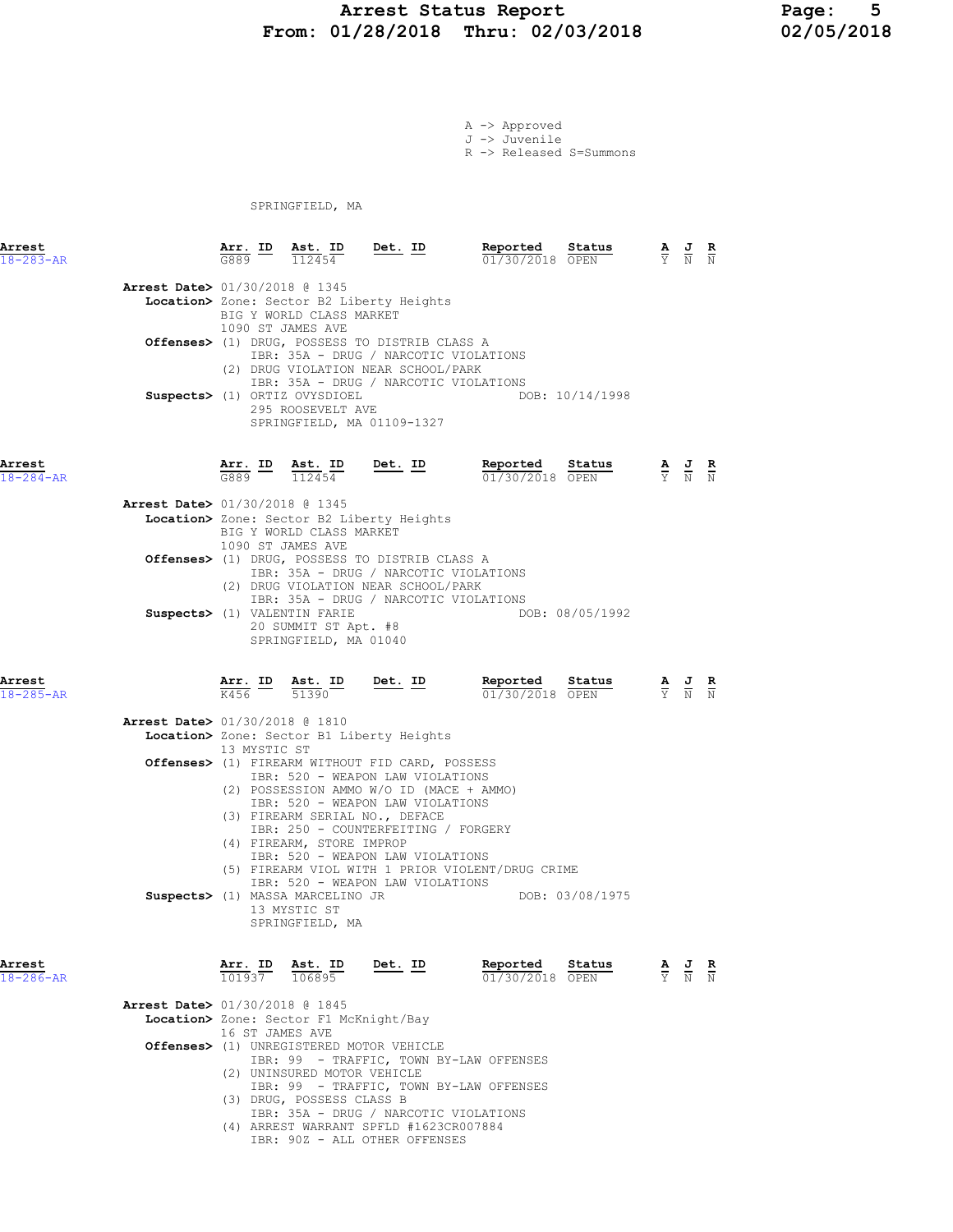# Arrest Status Report Page: 6 From: 01/28/2018 Thru: 02/03/2018 02/05/2018

|                           | A -> Approved<br>J -> Juvenile<br>R -> Released S=Summons                                                                                                                                   |                                                                                                 |
|---------------------------|---------------------------------------------------------------------------------------------------------------------------------------------------------------------------------------------|-------------------------------------------------------------------------------------------------|
|                           | (5) UNLICENSED OPERATION OF MV<br>IBR: 99 - TRAFFIC, TOWN BY-LAW OFFENSES<br>Suspects> (1) CARDENAS ANDREA RENEE<br>DOB: 11/21/1984<br>121 UNDINE CIR<br>SPRINGFIELD, MA 01109              |                                                                                                 |
| Arrest<br>$18 - 287 - AR$ | $\frac{\texttt{Arr.}}{109788}$ $\frac{\texttt{ Ast.}}{C802}$ $\frac{\texttt{ID}}{D}$ $\frac{\texttt{Det.}}{D}$<br>Reported Status<br>01/30/2018 OPEN                                        | $\frac{\mathbf{A}}{\mathbf{Y}}$ $\frac{\mathbf{J}}{\mathbf{N}}$ $\frac{\mathbf{R}}{\mathbf{Y}}$ |
|                           | <b>Arrest Date&gt;</b> 01/30/2018 @ 2102<br>Location> Zone: Sector E2 Metro/6Corners<br>73 SCHOOL ST<br>Offenses> (1) TRESPASS<br>IBR: 90J - TRESPASS OF REAL PROPERTY                      |                                                                                                 |
|                           | DOB: 02/10/1975<br>Suspects> (1) RIVERA JULIE<br>47 SCHOOL ST Apt. #1R<br>SPRINGFIELD, MA                                                                                                   |                                                                                                 |
| Arrest<br>$18 - 288 - AR$ | $Det. ID$<br>Reported<br>$\frac{\texttt{Arr.}}{101951}$<br>$\frac{\texttt{Ast.}}{\texttt{C802}}$ ID<br>Status<br>$01/30/2018$ OPEN                                                          | $\frac{\mathbf{A}}{\mathbf{Y}}$ $\frac{\mathbf{J}}{\mathbf{N}}$ $\frac{\mathbf{R}}{\mathbf{Y}}$ |
|                           | <b>Arrest Date&gt;</b> 01/30/2018 @ 2100<br>Location> Zone: Sector E2 Metro/6Corners<br>INSIDE HALLWAY                                                                                      |                                                                                                 |
|                           | 73 SCHOOL ST<br>Offenses> (1) TRESPASS<br>IBR: 90J - TRESPASS OF REAL PROPERTY<br>(2) DRUG, POSSESS CLASS B<br>IBR: 35A - DRUG / NARCOTIC VIOLATIONS                                        |                                                                                                 |
|                           | (3) ARREST WARRANT<br>IBR: 90Z - ALL OTHER OFFENSES<br>DOB: 08/16/1966<br>Suspects> (1) PEREZ EMILIO<br>70 CHESTNUT ST Apt. #521<br>SPRINGFIELD, MA                                         |                                                                                                 |
| Arrest<br>$18 - 289 - AR$ | <u>Det. ID</u><br>Reported<br>Arr. ID<br>Ast. ID<br>Status<br>111413<br>107940<br>01/30/2018 OPEN                                                                                           | $\frac{\mathbf{A}}{\mathbf{Y}}$ $\frac{\mathbf{J}}{\mathbf{N}}$ $\frac{\mathbf{R}}{\mathbf{Y}}$ |
|                           | <b>Arrest Date&gt;</b> 01/30/2018 @ 2209<br>Location> Zone: Sector B2 Liberty Heights<br>IN FRONT OF BOUNCE TRAMPOLINE PARK<br>1250 ST JAMES AVE                                            |                                                                                                 |
|                           | <b>Offenses&gt;</b> (1) DEFAULT WARRANT (DOCKET# 1723CR005417)<br>IBR: 90Z - ALL OTHER OFFENSES<br>Suspects> (1) OQUENDO CRISTIAN DAVID DOB: 10/29/1996<br>65 CLAYTON ST<br>SPRINGFIELD, MA |                                                                                                 |
| Arrest<br>$18 - 290 - AR$ | Reported<br><u>Arr. ID</u><br>Ast. ID<br><u>Det. ID</u><br>Status<br>C898<br>111519<br>01/30/2018 OPEN                                                                                      | $\frac{\mathbf{A}}{\mathbf{Y}}$ $\frac{\mathbf{J}}{\mathbf{N}}$ $\frac{\mathbf{R}}{\mathbf{Y}}$ |
|                           | Arrest Date> 01/30/2018 @ 2320<br>Location> Zone: Sector E1 Metro/South End<br>CENTER STAGE<br>265 DWIGHT ST<br><b>Offenses&gt;</b> (1) B&E VEHICLE/BOAT NIGHTTIME FOR FELONY               |                                                                                                 |
|                           | IBR: 23F - THEFT FROM MOTOR VEHICLE<br>Suspects> (1) JEFFERSON DYETT MANAURI DOB: 10/24/1988<br>176 BELMONT AVE Apt. #31<br>SPRINGFIELD, MA                                                 |                                                                                                 |
| Arrest<br>$18 - 292 - AR$ | Reported<br><u>Arr. ID</u><br><u>Ast. ID</u><br><u>Det. ID</u><br>Status<br>M467<br>B497<br>01/31/2018 OPEN                                                                                 | $\frac{\mathbf{A}}{\mathbf{Y}}$ $\frac{\mathbf{J}}{\mathbf{N}}$ $\frac{\mathbf{R}}{\mathbf{Y}}$ |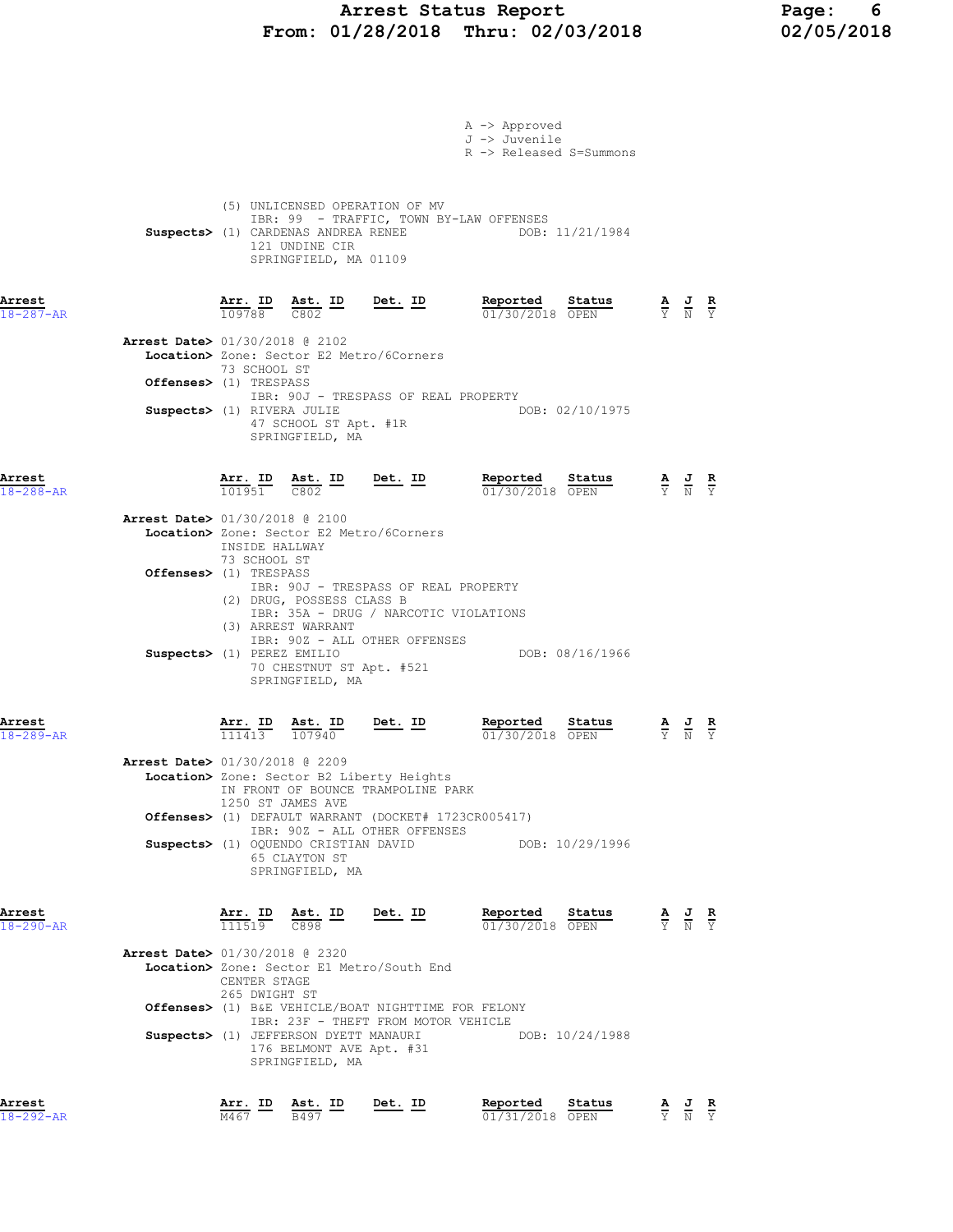# Arrest Status Report Page: 7 From: 01/28/2018 Thru: 02/03/2018 02/05/2018

|                                                                       |                             |                                                                                                              |                                                                                                                                                                                                                                                                                                                                                                                                                                          | A -> Approved<br>J -> Juvenile<br>R -> Released S=Summons                                                                                                                                    |                                                                                                 |                                                                                                 |  |
|-----------------------------------------------------------------------|-----------------------------|--------------------------------------------------------------------------------------------------------------|------------------------------------------------------------------------------------------------------------------------------------------------------------------------------------------------------------------------------------------------------------------------------------------------------------------------------------------------------------------------------------------------------------------------------------------|----------------------------------------------------------------------------------------------------------------------------------------------------------------------------------------------|-------------------------------------------------------------------------------------------------|-------------------------------------------------------------------------------------------------|--|
| <b>Arrest Date&gt;</b> 01/31/2018 @ 0725                              |                             | 483 BERKSHIRE AVE Apt. #15                                                                                   | Location> Zone: Sector G1 P.P./Boston Rd.                                                                                                                                                                                                                                                                                                                                                                                                | Offenses> (1) ARREST WARRANT #1823CR000416 ASSAULT D/W                                                                                                                                       |                                                                                                 |                                                                                                 |  |
|                                                                       |                             | Suspects> (1) RODRIGUEZ HECTOR M<br>SPRINGFIELD, MA 01151                                                    | IBR: 90Z - ALL OTHER OFFENSES<br>483 BERKSHIRE AVE Apt. #15                                                                                                                                                                                                                                                                                                                                                                              | DOB: 03/07/1976                                                                                                                                                                              |                                                                                                 |                                                                                                 |  |
| Arrest<br>$18 - 296 - AR$                                             | B486                        |                                                                                                              | Arr. ID Ast. ID Det. ID                                                                                                                                                                                                                                                                                                                                                                                                                  | Reported Status<br>01/31/2018 OPEN                                                                                                                                                           |                                                                                                 | $\frac{\mathbf{A}}{\mathbf{Y}}$ $\frac{\mathbf{J}}{\mathbf{N}}$ $\frac{\mathbf{R}}{\mathbf{Y}}$ |  |
| <b>Arrest Date&gt;</b> 01/31/2018 @ 1410                              | SW SECTOR<br>85 EDGEWOOD ST | Location> Zone: Sector F1 McKnight/Bay                                                                       |                                                                                                                                                                                                                                                                                                                                                                                                                                          |                                                                                                                                                                                              |                                                                                                 |                                                                                                 |  |
|                                                                       |                             |                                                                                                              | <b>Offenses&gt;</b> (1) ASSAULT W/DANGEROUS WEAPON<br>IBR: 13A - AGGRAVATED ASSAULT<br>(2) FIREARM IN FELONY, POSSESS LGE CAPACITY<br>IBR: 520 - WEAPON LAW VIOLATIONS<br>IBR: 520 - WEAPON LAW VIOLATIONS<br>(4) RECEIVE STOLEN PROPERTY +\$250<br>IBR: 280 - STOLEN PROPERTY OFFENSES<br>IBR: 520 - WEAPON LAW VIOLATIONS<br>(6) DEFAULT WARRANT (1728CR000083)<br>IBR: 90Z - ALL OTHER OFFENSES<br>(7) DEFAULT WARRANT (1545CR000730) | (3) FIREARM WITHOUT LICENSE, CARRY LOADED c269/10(a) & (n)<br>(5) POSS. OF A HIGH CAPACITY MAGAZINE / FEEDING DEVICE                                                                         |                                                                                                 |                                                                                                 |  |
|                                                                       |                             | 185 FARNHAM AVE<br>HOLYOKE, MA 01040                                                                         | IBR: 90Z - ALL OTHER OFFENSES<br>Suspects> (1) GARCIA CAPPAS EMILIO                                                                                                                                                                                                                                                                                                                                                                      | DOB: 08/01/1996                                                                                                                                                                              |                                                                                                 |                                                                                                 |  |
| Arrest<br>$18 - 297 - AR$<br><b>Arrest Date&gt;</b> 01/31/2018 @ 1658 | 100136                      | 108853                                                                                                       | $\underbrace{\texttt{Arr.}}$ ID $\underbrace{\texttt{Est.}}$ ID Det. ID                                                                                                                                                                                                                                                                                                                                                                  | Reported Status<br>$01/31/2018$ OPEN                                                                                                                                                         | $\frac{\mathbf{A}}{\mathbf{Y}}$ $\frac{\mathbf{J}}{\mathbf{N}}$ $\frac{\mathbf{R}}{\mathbf{N}}$ |                                                                                                 |  |
|                                                                       | CAMBRIDGE ST                | Location> Zone: Sector F1 McKnight/Bay                                                                       | Offenses> (1) LICENSE SUSPENDED/REVOKED, OP MV WITH                                                                                                                                                                                                                                                                                                                                                                                      |                                                                                                                                                                                              |                                                                                                 |                                                                                                 |  |
|                                                                       |                             | (2) INSPECTION/STICKER, NO<br>Suspects> (1) VEILLETTE THOMAS A<br>210 OAK GROVE AVE<br>SPRINGFIELD, MA 01109 |                                                                                                                                                                                                                                                                                                                                                                                                                                          | IBR: 99 - TRAFFIC, TOWN BY-LAW OFFENSES<br>IBR: 99 - TRAFFIC, TOWN BY-LAW OFFENSES<br>DOB: 01/18/1983                                                                                        |                                                                                                 |                                                                                                 |  |
| Arrest<br>$18 - 299 - AR$                                             |                             |                                                                                                              | $\frac{\texttt{Arr. ID}}{100135}$ $\frac{\texttt{ Ast. ID}}{109869}$ Det. ID                                                                                                                                                                                                                                                                                                                                                             | Reported Status<br>01/31/2018 OPEN                                                                                                                                                           |                                                                                                 | $\frac{\mathbf{A}}{\mathbf{Y}}$ $\frac{\mathbf{J}}{\mathbf{N}}$ $\frac{\mathbf{R}}{\mathbf{Y}}$ |  |
| <b>Arrest Date&gt;</b> 01/31/2018 @ 2148                              | MAIN ST                     |                                                                                                              | Location> Zone: Sector A N. End/Memorial                                                                                                                                                                                                                                                                                                                                                                                                 |                                                                                                                                                                                              |                                                                                                 |                                                                                                 |  |
|                                                                       |                             |                                                                                                              | IBR: 90Z - ALL OTHER OFFENSES<br>IBR: 90Z - ALL OTHER OFFENSES<br>IBR: 90Z - ALL OTHER OFFENSES                                                                                                                                                                                                                                                                                                                                          | <b>Offenses&gt;</b> (1) DEFAULT WARRANT (DOCKET #1723CR004558 TRESPASS)<br>(2) DEFAULT WARRANT (DOCKET #:1723CR004626 TRESPASS)<br>(3) DEFAULT WARRANT (DOCKET #: 1723CR004872 DIST CLASS B) |                                                                                                 |                                                                                                 |  |
|                                                                       |                             | Suspects> (1) MCPHERSON JERMAINE<br>33 MERWIN ST Apt. #2ND<br>SPRINGFIELD, MA                                |                                                                                                                                                                                                                                                                                                                                                                                                                                          | DOB: 07/10/1987                                                                                                                                                                              |                                                                                                 |                                                                                                 |  |

Arrest Arr. ID Ast. ID Det. ID Reported Status A J R 18-301-AR B218 02/01/2018 OPEN Y N Y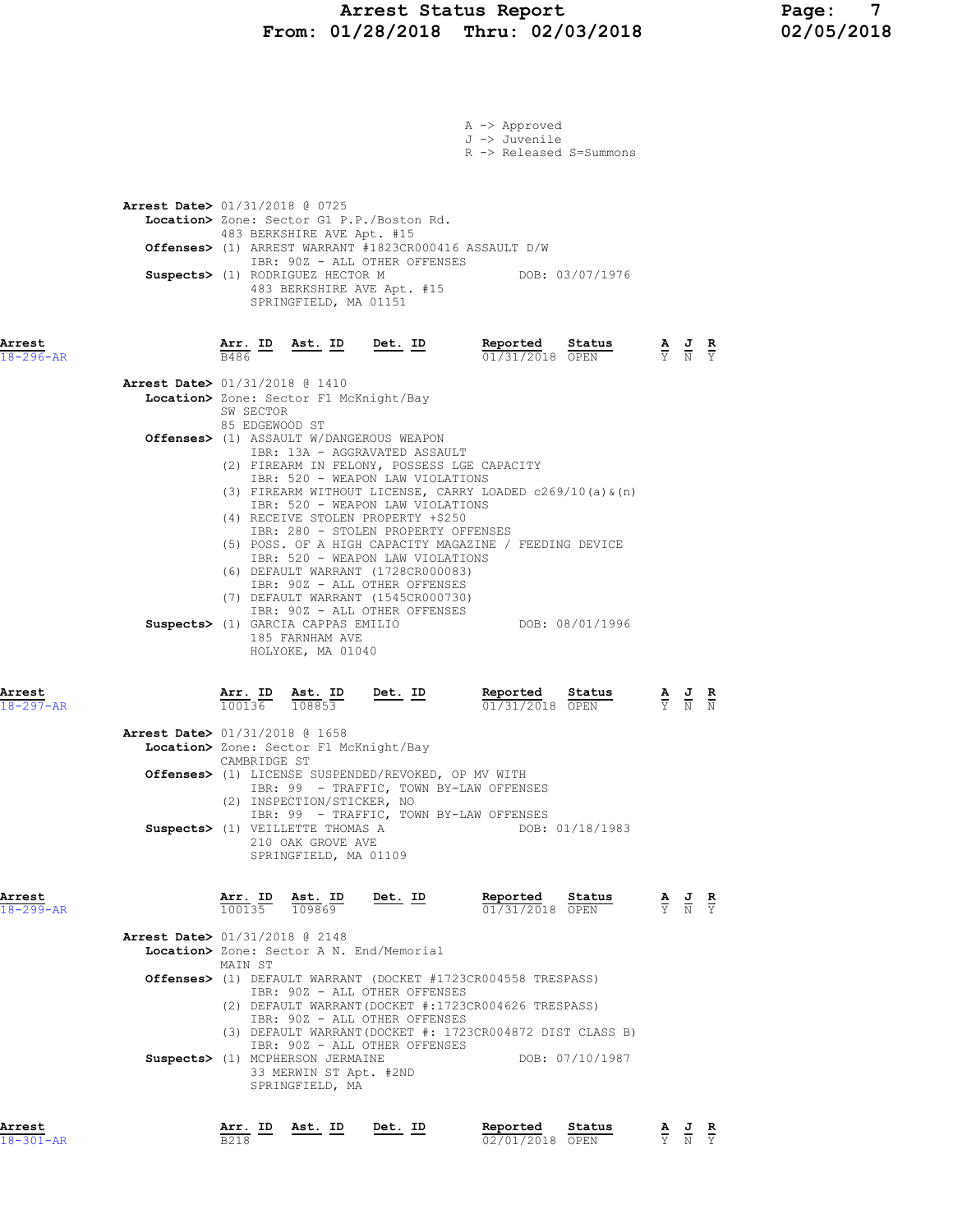|                           |                                                                                                                                                                                                                                                                                                                                                                                                                                                                                                  |                                                                                                                                                                                                                                                                                                                                                                     | A -> Approved<br>J -> Juvenile<br>R -> Released S=Summons |                 |                                                                                                       |                           |
|---------------------------|--------------------------------------------------------------------------------------------------------------------------------------------------------------------------------------------------------------------------------------------------------------------------------------------------------------------------------------------------------------------------------------------------------------------------------------------------------------------------------------------------|---------------------------------------------------------------------------------------------------------------------------------------------------------------------------------------------------------------------------------------------------------------------------------------------------------------------------------------------------------------------|-----------------------------------------------------------|-----------------|-------------------------------------------------------------------------------------------------------|---------------------------|
|                           | <b>Arrest Date&gt;</b> 02/01/2018 @ 0855<br>Location> Zone: Sector H1 Forest Park<br><b>TNSTDE</b><br>111 OAKLAND ST Apt. #13<br><b>Offenses&gt;</b> (1) SPFLD JUVENILE DEFAULT #16DL0235SP LARCENY OVER 250.00<br>Suspects> (1) KHALIFA AYMAN ADAM<br>398 PAGE BLVD<br>SPRINGFIELD, MA                                                                                                                                                                                                          | IBR: 90Z - ALL OTHER OFFENSES                                                                                                                                                                                                                                                                                                                                       |                                                           | DOB: 10/06/1998 |                                                                                                       |                           |
| Arrest<br>18-303-AR       | $\frac{\texttt{Arr.}}{\texttt{G889}}$ ID<br><u>Ast. ID</u><br>103436                                                                                                                                                                                                                                                                                                                                                                                                                             | <u>Det. ID</u>                                                                                                                                                                                                                                                                                                                                                      | Reported<br>02/01/2018 OPEN                               | Status          | $\frac{\mathbf{A}}{\overline{Y}}$ $\frac{\mathbf{J}}{\overline{N}}$ $\frac{\mathbf{R}}{\overline{Y}}$ |                           |
|                           | Arrest Date> 02/01/2018 @ 1153<br>Location> Zone: City<br>91S BOUND<br><b>Offenses&gt;</b> (1) COCAINE, TRAFFICKING IN<br>(2) RESIST ARREST<br>(3) A&B WITH DANGEROUS WEAPON<br>(4) STOP FOR POLICE, FAIL<br>(5) MARKED LANES VIOLATION<br>(6) RECKLESS OPERATION OF MOTOR VEHICLE<br>(7) DRUG VIOLATION NEAR SCHOOL/PARK<br>(8) DRUG, POSSESS TO DISTRIB CLASS B<br>(9) DRUG, POSSESS TO DISTRIB CLASS B<br>Suspects> (1) WILLIAMS RICHARD DAVID<br>75 NORTHWAY DR Apt. #22A<br>SPRINGFIELD, MA | IBR: 35A - DRUG / NARCOTIC VIOLATIONS<br>IBR: 13A - AGGRAVATED ASSAULT<br>IBR: 13A - AGGRAVATED ASSAULT<br>IBR: 99 - TRAFFIC, TOWN BY-LAW OFFENSES<br>IBR: 99 - TRAFFIC, TOWN BY-LAW OFFENSES<br>IBR: 99 - TRAFFIC, TOWN BY-LAW OFFENSES<br>IBR: 35A - DRUG / NARCOTIC VIOLATIONS<br>IBR: 35A - DRUG / NARCOTIC VIOLATIONS<br>IBR: 35A - DRUG / NARCOTIC VIOLATIONS |                                                           | DOB: 03/28/1971 |                                                                                                       |                           |
| Arrest<br>$18 - 304 - AR$ | $\frac{\text{Ast.}}{\text{C802}}$ ID<br>$\frac{1}{101948}$<br><b>Arrest Date&gt;</b> 02/01/2018 @ 1702                                                                                                                                                                                                                                                                                                                                                                                           | Det. ID                                                                                                                                                                                                                                                                                                                                                             | Reported<br>02/01/2018 OPEN                               | Status          | $\frac{\mathbf{A}}{\mathbf{Y}}$ $\frac{\mathbf{J}}{\mathbf{N}}$                                       | $rac{\mathbf{R}}{\gamma}$ |
|                           | Location> Zone: Sector E2 Metro/6Corners<br>SCHOOL ST<br>Offenses> (1) DRUG, POSSESS CLASS B, SUBSQ.OFF.<br>Suspects> (1) KELLY LEE CLEVE<br>9 TEMPLE ST<br>SPRINGFIELD, MA 01109                                                                                                                                                                                                                                                                                                                | IBR: 35A - DRUG / NARCOTIC VIOLATIONS                                                                                                                                                                                                                                                                                                                               |                                                           | DOB: 06/27/1989 |                                                                                                       |                           |
| Arrest<br>$18 - 305 - AR$ | Arr. ID<br>$\frac{\text{Ast.}}{\text{C802}}$ $\frac{\text{ID}}{\text{D}}$<br>101942<br><b>Arrest Date&gt;</b> 02/01/2018 @ 1730                                                                                                                                                                                                                                                                                                                                                                  | Det. ID                                                                                                                                                                                                                                                                                                                                                             | Reported<br>02/01/2018 OPEN                               | Status          | $\frac{\mathbf{A}}{\overline{Y}}$ $\frac{\mathbf{J}}{\overline{N}}$ $\frac{\mathbf{R}}{\overline{Y}}$ |                           |
|                           | Location> Zone: Sector E2 Metro/6Corners<br>VESTIBULE<br>73 SCHOOL ST<br>Offenses> (1) DRUG, POSSESS CLASS B<br>(2) TRESPASS                                                                                                                                                                                                                                                                                                                                                                     | IBR: 35A - DRUG / NARCOTIC VIOLATIONS<br>IBR: 90J - TRESPASS OF REAL PROPERTY                                                                                                                                                                                                                                                                                       |                                                           |                 |                                                                                                       |                           |
|                           | (3) Police Officer, Interfere with<br>Suspects> (1) RIVERA LUIS ANGEL<br>59 CANTON ST<br>SPRINGFIELD, MA                                                                                                                                                                                                                                                                                                                                                                                         | IBR: 90Z - ALL OTHER OFFENSES                                                                                                                                                                                                                                                                                                                                       |                                                           | DOB: 06/04/1966 |                                                                                                       |                           |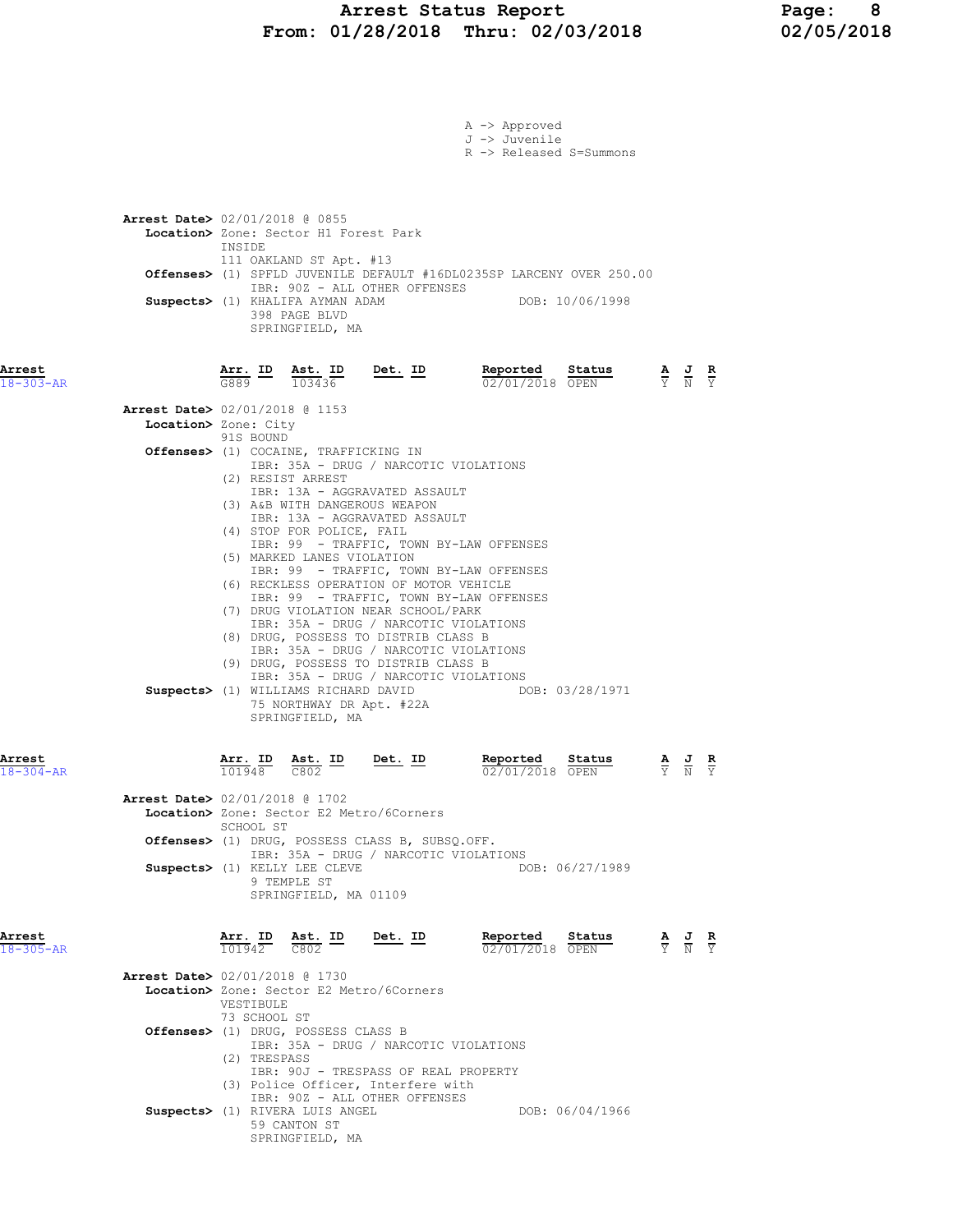# Arrest Status Report Page: 9 From:  $01/28/2018$  Thru:  $02/03/2018$

|  | A -> Approved |                         |
|--|---------------|-------------------------|
|  | J -> Juvenile |                         |
|  |               | R -> Released S=Summons |

| Arrest<br>$18 - 306 - AR$ |                                |                                                                                         | $\frac{\text{Arr}}{\text{mer}}$ ID $\frac{\text{Ast}}{\text{mer}}$<br>106103   | <u>Det. ID</u>                                                                                                                                                             | Reported<br>Status<br>02/01/2018 OPEN                  |                                 | $\frac{\mathbf{A}}{\mathbf{Y}}$ $\frac{\mathbf{J}}{\mathbf{N}}$ $\frac{\mathbf{R}}{\mathbf{Y}}$ |                               |
|---------------------------|--------------------------------|-----------------------------------------------------------------------------------------|--------------------------------------------------------------------------------|----------------------------------------------------------------------------------------------------------------------------------------------------------------------------|--------------------------------------------------------|---------------------------------|-------------------------------------------------------------------------------------------------|-------------------------------|
|                           | Arrest Date> 02/01/2018 @ 1740 |                                                                                         |                                                                                |                                                                                                                                                                            |                                                        |                                 |                                                                                                 |                               |
|                           |                                | 2392 MAIN ST                                                                            |                                                                                | Location> Zone: Sector A N. End/Memorial<br>MCDONALDS RESTAURANT (NORTH END)                                                                                               |                                                        |                                 |                                                                                                 |                               |
|                           |                                |                                                                                         | <b>Offenses&gt;</b> (1) DRUG, DISTRIBUTE CLASS B                               | IBR: 35A - DRUG / NARCOTIC VIOLATIONS<br>(2) DRUG, POSSESS TO DISTRIB CLASS B<br>IBR: 35A - DRUG / NARCOTIC VIOLATIONS<br>(3) DRUG, POSSESS TO DISTRIB CLASS B             |                                                        |                                 |                                                                                                 |                               |
|                           |                                |                                                                                         | Suspects> (1) ROSADO-SANTOS JOSE<br>182 PEARL ST Apt. #3R<br>HOLYOKE, MA 01040 | IBR: 35A - DRUG / NARCOTIC VIOLATIONS                                                                                                                                      | DOB: 08/17/1984                                        |                                 |                                                                                                 |                               |
| Arrest<br>$18 - 307 - AR$ |                                |                                                                                         | $\frac{\texttt{Arr.}}{K456}$ ID $\frac{\texttt{ Ast.}}{106103}$                | <u>Det. ID</u>                                                                                                                                                             | Reported Status<br>$\frac{02}{01/2018}$ OPEN<br>Status |                                 | $\frac{\mathbf{A}}{\mathbf{Y}}$ $\frac{\mathbf{J}}{\mathbf{N}}$ $\frac{\mathbf{R}}{\mathbf{Y}}$ |                               |
|                           | Arrest Date> 02/01/2018 @ 1740 | 2392 MAIN ST                                                                            |                                                                                | Location> Zone: Sector A N. End/Memorial<br>MCDONALDS RESTAURANT (NORTH END)                                                                                               |                                                        |                                 |                                                                                                 |                               |
|                           |                                |                                                                                         | Offenses> (1) DRUG, POSSESS CLASS B                                            | IBR: 35A - DRUG / NARCOTIC VIOLATIONS                                                                                                                                      |                                                        |                                 |                                                                                                 |                               |
|                           |                                |                                                                                         | Suspects> (1) FUENTES-TORRES JESUS<br>208 CAREW ST Apt. #3<br>SPRINGFIELD, MA  |                                                                                                                                                                            | DOB: 01/25/1986                                        |                                 |                                                                                                 |                               |
| Arrest<br>$18 - 308 - AR$ |                                | Arr. ID<br>K456                                                                         | Ast. ID<br>106103                                                              | <u>Det.</u> ID                                                                                                                                                             | Reported<br>Status<br>02/01/2018 OPEN                  |                                 | $\frac{\mathbf{A}}{\mathbf{Y}}$ $\frac{\mathbf{J}}{\mathbf{N}}$ $\frac{\mathbf{R}}{\mathbf{Y}}$ |                               |
|                           | Arrest Date> 02/01/2018 @ 1740 | 2392 MAIN ST                                                                            |                                                                                | Location> Zone: Sector A N. End/Memorial<br>MCDONALDS RESTAURANT (NORTH END)                                                                                               |                                                        |                                 |                                                                                                 |                               |
|                           |                                |                                                                                         |                                                                                | <b>Offenses&gt;</b> (1) ARREST WARRANT (DOC #1523CR006679)                                                                                                                 |                                                        |                                 |                                                                                                 |                               |
|                           |                                |                                                                                         | Suspects> (1) RODRIGUEZ CARLOS<br>517 HANCOCK ST Apt. #2ND<br>SPRINGFIELD, MA  | IBR: 90Z - ALL OTHER OFFENSES                                                                                                                                              | DOB: 07/23/1982                                        |                                 |                                                                                                 |                               |
| Arrest<br>$18 - 312 - AR$ |                                | $\frac{\texttt{Arr.}}{109804}$ $\frac{\texttt{Ab.}}{K109}$ $\frac{\texttt{int.}}{K109}$ |                                                                                | Det. ID                                                                                                                                                                    | Reported<br>Status<br>02/02/2018 OPEN                  | $\frac{\mathbf{A}}{\mathrm{Y}}$ |                                                                                                 | $rac{\mathbf{R}}{\mathbf{Y}}$ |
|                           | Arrest Date> 02/02/2018 @ 1435 |                                                                                         |                                                                                |                                                                                                                                                                            |                                                        |                                 |                                                                                                 |                               |
|                           |                                |                                                                                         |                                                                                | Location> Zone: Sector F2 Old&Upper Hill                                                                                                                                   |                                                        |                                 |                                                                                                 |                               |
|                           |                                |                                                                                         | 691 STATE ST Apt. #1ST F                                                       | Offenses> (1) HEROIN/MORPHINE/OPIUM, TRAFFICKING IN                                                                                                                        |                                                        |                                 |                                                                                                 |                               |
|                           |                                |                                                                                         |                                                                                | IBR: 35A - DRUG / NARCOTIC VIOLATIONS<br>(2) DRUG, POSSESS TO DISTRIB CLASS A, SUBSQ.<br>IBR: 35A - DRUG / NARCOTIC VIOLATIONS<br>(3) POSSESSION AMMO W/O ID (MACE + AMMO) |                                                        |                                 |                                                                                                 |                               |
|                           |                                |                                                                                         |                                                                                | IBR: 520 - WEAPON LAW VIOLATIONS<br>(4) DRUG, POSSESS TO DISTRIB CLASS B<br>IBR: 35A - DRUG / NARCOTIC VIOLATIONS<br>(5) DRUG VIOLATION NEAR SCHOOL/PARK                   |                                                        |                                 |                                                                                                 |                               |
|                           |                                |                                                                                         |                                                                                | IBR: 35A - DRUG / NARCOTIC VIOLATIONS                                                                                                                                      |                                                        |                                 |                                                                                                 |                               |
|                           |                                |                                                                                         |                                                                                | Suspects> (1) SILVA-GUZMAN ISRAEL DAVID                                                                                                                                    | DOB: 01/05/1990                                        |                                 |                                                                                                 |                               |

 691 STATE ST Apt. #1FL SPRINGFIELD, MA 01108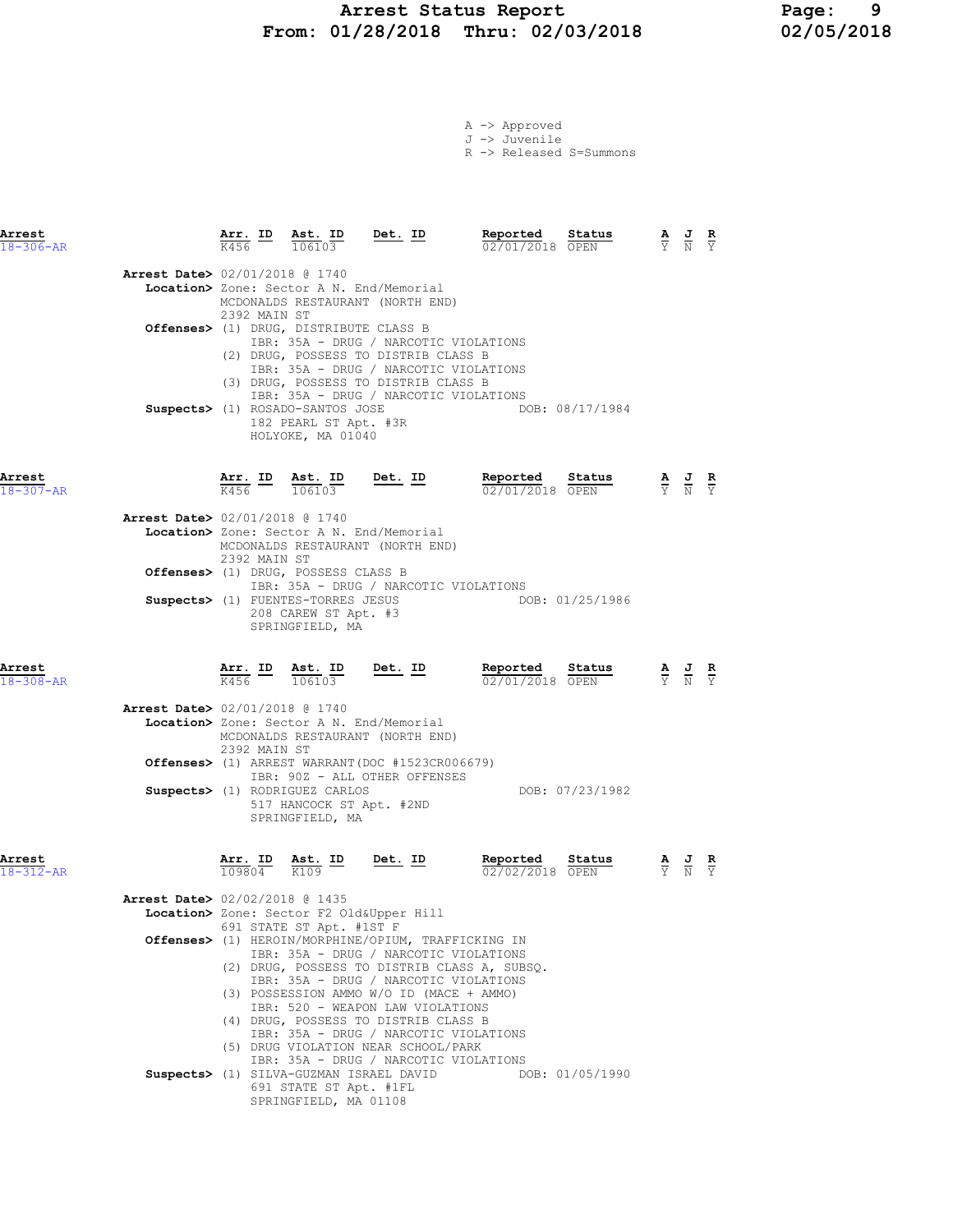# Arrest Status Report Page: 10 From: 01/28/2018 Thru: 02/03/2018

A -> Approved J -> Juvenile

R -> Released S=Summons

| Arrest<br>$18 - 313 - AR$ |                                          | Arr. ID<br>109804 | Ast. ID<br>K109                                                                                                                               | <u>Det. ID</u>                                                                                                                                                                                                                                                                                                                                                                                                                     | Reported<br>02/02/2018 OPEN                  | Status          |                                                                                                 | $\frac{\mathbf{A}}{\mathbf{Y}}$ $\frac{\mathbf{J}}{\mathbf{N}}$                                 | $rac{\mathbf{R}}{\mathbf{Y}}$ |
|---------------------------|------------------------------------------|-------------------|-----------------------------------------------------------------------------------------------------------------------------------------------|------------------------------------------------------------------------------------------------------------------------------------------------------------------------------------------------------------------------------------------------------------------------------------------------------------------------------------------------------------------------------------------------------------------------------------|----------------------------------------------|-----------------|-------------------------------------------------------------------------------------------------|-------------------------------------------------------------------------------------------------|-------------------------------|
|                           | Arrest Date> 02/02/2018 @ 1435           |                   | 691 STATE ST Apt. #1ST F<br>Suspects> (1) CABRERA ANGELIE<br>691 STATE ST Apt. #1R<br>SPRINGFIELD, MA 01107                                   | Location> Zone: Sector F2 Old&Upper Hill<br>Offenses> (1) HEROIN/MORPHINE/OPIUM, TRAFFICKING IN<br>IBR: 35A - DRUG / NARCOTIC VIOLATIONS<br>IBR: 35A - DRUG / NARCOTIC VIOLATIONS<br>(3) POSSESSION AMMO W/O ID (MACE + AMMO)<br>IBR: 520 - WEAPON LAW VIOLATIONS<br>(4) DRUG, POSSESS TO DISTRIB CLASS B<br>IBR: 35A - DRUG / NARCOTIC VIOLATIONS<br>(5) DRUG VIOLATION NEAR SCHOOL/PARK<br>IBR: 35A - DRUG / NARCOTIC VIOLATIONS | (2) DRUG, POSSESS TO DISTRIB CLASS A, SUBSQ. | DOB: 02/04/1997 |                                                                                                 |                                                                                                 |                               |
| Arrest<br>$18 - 314 - AR$ |                                          |                   |                                                                                                                                               | $\frac{\texttt{Arr. ID}}{111534}$ $\frac{\texttt{ Ast. ID}}{109841}$ Det. ID                                                                                                                                                                                                                                                                                                                                                       | Reported Status<br>$02/02/2018$ OPEN         |                 |                                                                                                 | $\frac{\mathbf{A}}{\mathbf{Y}}$ $\frac{\mathbf{J}}{\mathbf{N}}$ $\frac{\mathbf{R}}{\mathbf{N}}$ |                               |
|                           | <b>Arrest Date&gt;</b> 02/02/2018 @ 1640 |                   | 64 DUNMORELAND ST Apt. #1FL<br>(2) THREAT TO COMMIT CRIME<br>IBR: 13C - INTIMIDATION<br>Suspects> (1) SMITH THOMAS ALI                        | Location> Zone: Sector F2 Old&Upper Hill<br>Offenses> (1) ASSAULT W/DANGEROUS WEAPON<br>IBR: 13A - AGGRAVATED ASSAULT                                                                                                                                                                                                                                                                                                              | DOB: 04/01/1976                              |                 |                                                                                                 |                                                                                                 |                               |
|                           |                                          |                   | 62 DUNMORELAND ST                                                                                                                             | SPRINGFIELD, MA 01109-3019                                                                                                                                                                                                                                                                                                                                                                                                         |                                              |                 |                                                                                                 |                                                                                                 |                               |
| Arrest<br>$18 - 315 - AR$ | Arrest Date> 02/02/2018 @ 1904           |                   |                                                                                                                                               | $\frac{\texttt{Arr. ID}}{109788}$ $\frac{\texttt{ Ast. ID}}{C802}$ $\frac{\texttt{ID}}{C802}$ $\frac{\texttt{Det. ID}}{C802}$<br>Location> Zone: Sector E2 Metro/6Corners                                                                                                                                                                                                                                                          | Reported<br>02/02/2018 OPEN                  | Status          | $\frac{\mathbf{A}}{\mathbf{Y}}$ $\frac{\mathbf{J}}{\mathbf{N}}$ $\frac{\mathbf{R}}{\mathbf{N}}$ |                                                                                                 |                               |
|                           |                                          | IN THE REAR       | 304 UNION ST Apt. #4B<br>301 UNION ST<br>SPRINGFIELD, MA                                                                                      | <b>Offenses&gt;</b> (1) B&E BUILDING NIGHTTIME FOR FELONY<br>Suspects> (1) SAN MIGUEL LUIS JAVIER                                                                                                                                                                                                                                                                                                                                  | IBR: 220 - BURGLARY / BREAKING AND ENTERI    | DOB: 04/26/1973 |                                                                                                 |                                                                                                 |                               |
| Arrest<br>$18 - 316 - AR$ |                                          | Arr. ID<br>109788 | Ast. ID<br>C802                                                                                                                               | $\underline{\text{ID}}$ $\underline{\text{Det.}}$ $\underline{\text{ID}}$                                                                                                                                                                                                                                                                                                                                                          | Reported<br>02/02/2018 OPEN                  | Status          | A<br>$\overline{\textbf{Y}}$                                                                    | J<br>$\overline{\text{N}}$                                                                      | $\frac{\mathbf{R}}{N}$        |
|                           | Arrest Date> 02/02/2018 @ 1911           | IN THE REAR       | 304 UNION ST Apt. #4B<br>Offenses> (1) DRUG, POSSESS CLASS A<br>Suspects> (1) GONZALEZ BETSEY ANN<br>583 UNION ST Apt. #2L<br>SPRINGFIELD, MA | Location> Zone: Sector E2 Metro/6Corners<br>IBR: 35A - DRUG / NARCOTIC VIOLATIONS<br>(2) B&E BUILDING NIGHTTIME FOR FELONY                                                                                                                                                                                                                                                                                                         | IBR: 220 - BURGLARY / BREAKING AND ENTERI    | DOB: 05/23/1982 |                                                                                                 |                                                                                                 |                               |
|                           |                                          |                   |                                                                                                                                               |                                                                                                                                                                                                                                                                                                                                                                                                                                    |                                              |                 |                                                                                                 |                                                                                                 |                               |

Arrest Arr. ID Ast. ID Det. ID Reported Status A J R 18-318-AR 109788 106895 02/02/2018 OPEN Y N N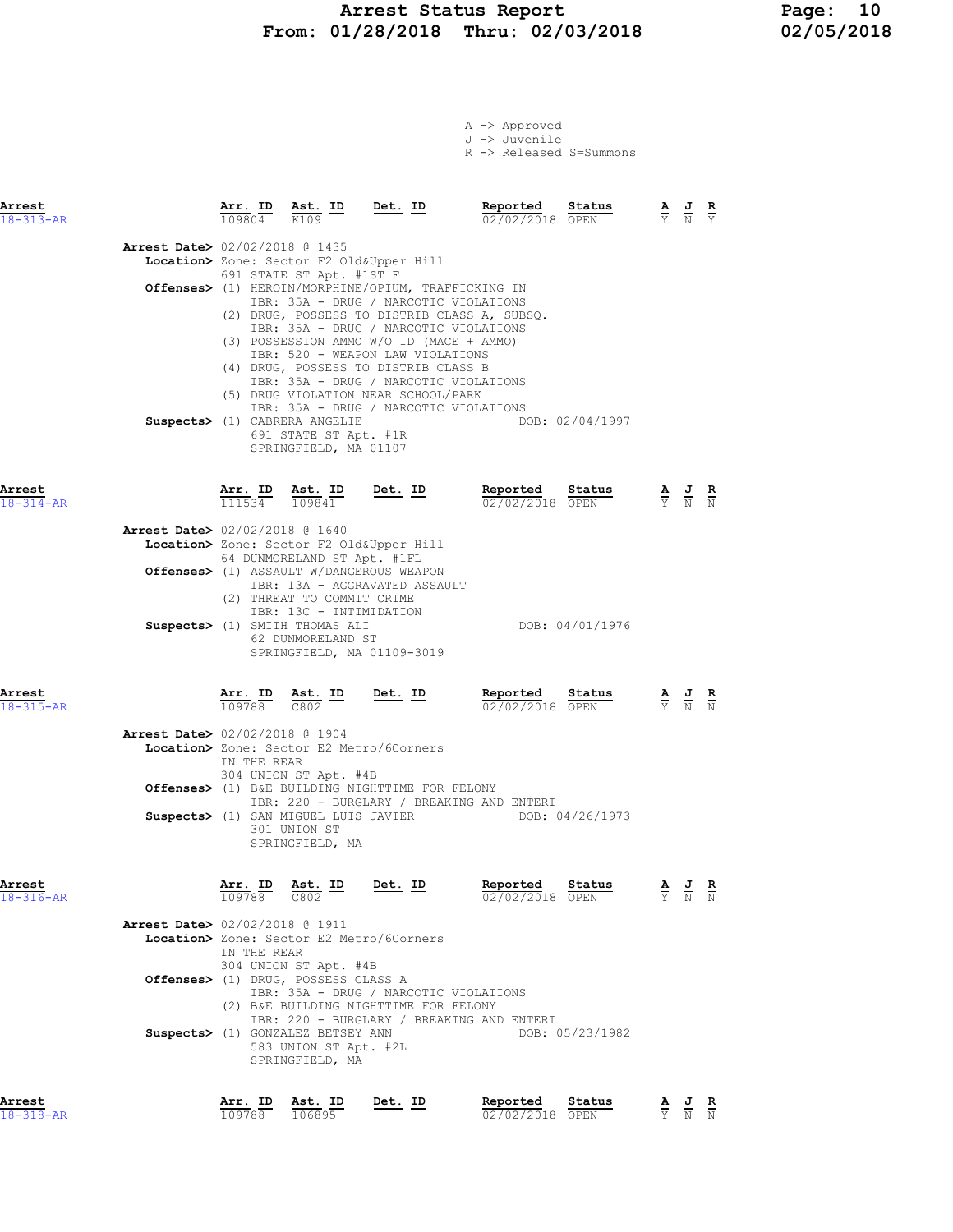|                           |                                          |                                  |                                                                         |                                                                                                                                                                | A -> Approved<br>J -> Juvenile<br>R -> Released S=Summons |                                                                                                 |                                                                                                 |  |
|---------------------------|------------------------------------------|----------------------------------|-------------------------------------------------------------------------|----------------------------------------------------------------------------------------------------------------------------------------------------------------|-----------------------------------------------------------|-------------------------------------------------------------------------------------------------|-------------------------------------------------------------------------------------------------|--|
|                           | Arrest Date> 02/02/2018 @ 2145           | HOWARD JOHNSON<br>1356 BOSTON RD |                                                                         | Location> Zone: Sector G2 P.P./Boston Rd.<br>Offenses> (1) DRUG, POSSESS TO DISTRIB CLASS D                                                                    |                                                           |                                                                                                 |                                                                                                 |  |
|                           |                                          |                                  | 146 SEWELL ST<br>LUDLOW, MA                                             | IBR: 35A - DRUG / NARCOTIC VIOLATIONS<br>(2) CONSPIRACY TO VIOLATE DRUG LAW<br>IBR: 90Z - ALL OTHER OFFENSES<br>Suspects> (1) FITZGERALD ETHAN DIEGO           | DOB: 06/02/1995                                           |                                                                                                 |                                                                                                 |  |
| Arrest<br>18-319-AR       |                                          | $\frac{\texttt{Arr.}}{109788}$   |                                                                         | $\frac{\texttt{Ast.}}{\texttt{C802}}$ ID Det. ID                                                                                                               | Reported Status<br>02/02/2018 OPEN                        |                                                                                                 | $\frac{\mathbf{A}}{\mathbf{Y}}$ $\frac{\mathbf{J}}{\mathbf{N}}$ $\frac{\mathbf{R}}{\mathbf{N}}$ |  |
|                           | Arrest Date> 02/02/2018 @ 2152           | HOWARD JOHNSON<br>1356 BOSTON RD |                                                                         | Location> Zone: Sector G2 P.P./Boston Rd.                                                                                                                      |                                                           |                                                                                                 |                                                                                                 |  |
|                           |                                          |                                  |                                                                         | Offenses> (1) DRUG, POSSESS TO DISTRIB CLASS D<br>IBR: 35A - DRUG / NARCOTIC VIOLATIONS<br>(2) CONSPIRACY TO VIOLATE DRUG LAW<br>IBR: 90Z - ALL OTHER OFFENSES |                                                           |                                                                                                 |                                                                                                 |  |
|                           |                                          |                                  | 27 ONTARIO ST<br>SPRINGFIELD, MA 01109                                  |                                                                                                                                                                | Suspects> (1) MONTGOMERY CHRISTOPHER IRA DOB: 07/30/1997  |                                                                                                 |                                                                                                 |  |
| Arrest<br>$18 - 320 - AR$ |                                          | $\frac{\texttt{Arr.}}{106895}$   | $\frac{\text{Ast.}}{\cos \theta}$ $\frac{\text{ID}}{\text{C8}}$<br>C802 | $Det. ID$                                                                                                                                                      | Reported<br>Status<br>02/02/2018 OPEN                     | $\frac{\mathbf{A}}{\mathbf{Y}}$ $\frac{\mathbf{J}}{\mathbf{N}}$                                 |                                                                                                 |  |
|                           | <b>Arrest Date&gt;</b> 02/02/2018 @ 2200 | HOWARD JOHNSON<br>1356 BOSTON RD |                                                                         | Location> Zone: Sector G2 P.P./Boston Rd.                                                                                                                      |                                                           |                                                                                                 |                                                                                                 |  |
|                           |                                          |                                  | Suspects> (1) TORRES ISAIAH MARQUIS                                     | Offenses> (1) DRUG, POSSESS TO DISTRIB CLASS D<br>IBR: 35A - DRUG / NARCOTIC VIOLATIONS<br>(2) CONSPIRACY TO VIOLATE DRUG LAW<br>IBR: 90Z - ALL OTHER OFFENSES | DOB: 10/29/1999                                           |                                                                                                 |                                                                                                 |  |
|                           |                                          |                                  | 174 ROSEMARY DR<br>SPRINGFIELD, MA 01108                                |                                                                                                                                                                |                                                           |                                                                                                 |                                                                                                 |  |
| Arrest<br>$18 - 321 - AR$ | <b>Arrest Date&gt;</b> 02/02/2018 @ 2207 | Arr. ID<br>106895 C802           | Ast. ID                                                                 | Det. ID                                                                                                                                                        | Reported<br>Status<br>02/02/2018 OPEN                     | $\frac{\mathbf{A}}{\mathbf{Y}}$ $\frac{\mathbf{J}}{\mathbf{N}}$ $\frac{\mathbf{R}}{\mathbf{N}}$ |                                                                                                 |  |
|                           |                                          | HOWARD JOHNSON<br>1356 BOSTON RD |                                                                         | Location> Zone: Sector G2 P.P./Boston Rd.<br>Offenses> (1) DRUG, POSSESS TO DISTRIB CLASS D                                                                    |                                                           |                                                                                                 |                                                                                                 |  |
|                           |                                          |                                  | Suspects> (1) ONEAL MICHAEL STEPHEN                                     | IBR: 35A - DRUG / NARCOTIC VIOLATIONS<br>(2) CONSPIRACY TO VIOLATE DRUG LAW<br>IBR: 90Z - ALL OTHER OFFENSES                                                   | DOB: 07/19/1998                                           |                                                                                                 |                                                                                                 |  |
|                           |                                          |                                  | 65 SPEAR RD<br>SPRINGFIELD, MA 01119                                    |                                                                                                                                                                |                                                           |                                                                                                 |                                                                                                 |  |
| Arrest<br>$18 - 322 - AR$ |                                          | Arr. ID<br>112479                | Ast. ID<br>111400                                                       | <u>Det. ID</u>                                                                                                                                                 | Reported<br>Status<br>02/02/2018 OPEN                     |                                                                                                 | $\frac{\mathbf{A}}{\mathbf{Y}}$ $\frac{\mathbf{J}}{\mathbf{N}}$ $\frac{\mathbf{R}}{\mathbf{N}}$ |  |
|                           | Arrest Date> 02/02/2018 @ 2231           | 120 MAPLE ST                     | MILTON BRADLEY SCHOOL                                                   | Location> Zone: Sector E1 Metro/South End                                                                                                                      |                                                           |                                                                                                 |                                                                                                 |  |
|                           | Offenses> (1) OUI LIQUOR                 |                                  |                                                                         |                                                                                                                                                                |                                                           |                                                                                                 |                                                                                                 |  |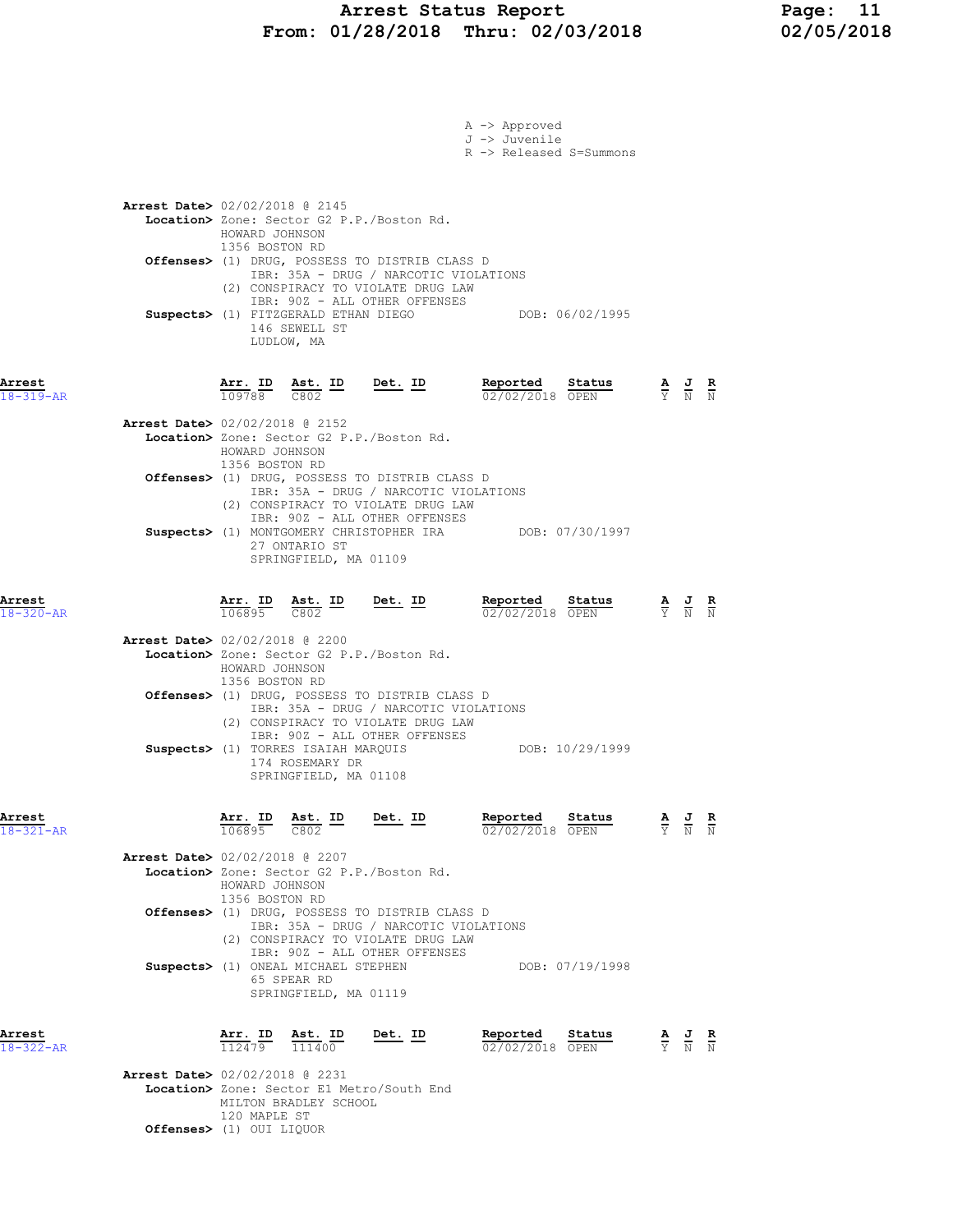# Arrest Status Report Page: 12 From: 01/28/2018 Thru: 02/03/2018 02/05/2018

|                           |                                                                          |                                |                                                                                                             |                                                                                                                                                                                                                                                                                                                                                                                                                                                                            | A -> Approved<br>J -> Juvenile<br>R -> Released S=Summons             |        |                                                                                                       |  |
|---------------------------|--------------------------------------------------------------------------|--------------------------------|-------------------------------------------------------------------------------------------------------------|----------------------------------------------------------------------------------------------------------------------------------------------------------------------------------------------------------------------------------------------------------------------------------------------------------------------------------------------------------------------------------------------------------------------------------------------------------------------------|-----------------------------------------------------------------------|--------|-------------------------------------------------------------------------------------------------------|--|
|                           | Suspects> (1) DIAZ EVER                                                  |                                | (5) STOP FOR POLICE, FAIL<br>(7) UNINSURED MOTOR VEHICLE<br>67 CASS ST Apt. #2FL<br>SPRINGFIELD, MA         | IBR: 90D - DRIVING UNDER THE INFLUENCE<br>(2) LICENSE SUSPENDED/REVOKED, OP MV WITH<br>IBR: 99 - TRAFFIC, TOWN BY-LAW OFFENSES<br>(3) LEAVE SCENE OF PROPERTY DAMAGE<br>IBR: 99 - TRAFFIC, TOWN BY-LAW OFFENSES<br>(4) LEAVE SCENE OF PROPERTY DAMAGE<br>IBR: 99 - TRAFFIC, TOWN BY-LAW OFFENSES<br>IBR: 99 - TRAFFIC, TOWN BY-LAW OFFENSES<br>(6) ALCOHOL IN MV, POSSESS OPEN CONTAINER OF<br>IBR: 90G - LIQUOR LAW VIOLATIONS<br>IBR: 99 - TRAFFIC, TOWN BY-LAW OFFENSES | DOB: 03/09/1998                                                       |        |                                                                                                       |  |
| Arrest<br>$18 - 323 - AR$ |                                                                          | Arr. ID<br>102694              | Ast. ID                                                                                                     | Det. ID                                                                                                                                                                                                                                                                                                                                                                                                                                                                    | Reported<br>02/02/2018 OPEN                                           | Status | $\frac{\mathbf{A}}{\mathbf{Y}}$ $\frac{\mathbf{J}}{\mathbf{N}}$ $\frac{\mathbf{R}}{\mathbf{N}}$       |  |
|                           | <b>Arrest Date&gt;</b> 02/02/2018 @ 2239                                 | 31 ARTHUR ST                   | Offenses> (1) ARREST WARRANT1643CR001729                                                                    | Location> Zone: Sector C East Springfield                                                                                                                                                                                                                                                                                                                                                                                                                                  |                                                                       |        |                                                                                                       |  |
|                           | Suspects> (1) JOHNSON DEREK                                              |                                | 64 FERNALD ST<br>SPRINGFIELD, MA 01108                                                                      | IBR: 90Z - ALL OTHER OFFENSES                                                                                                                                                                                                                                                                                                                                                                                                                                              | DOB: 02/26/1976                                                       |        |                                                                                                       |  |
| Arrest<br>$18 - 324 - AR$ | <b>Arrest Date&gt;</b> 02/03/2018 @ 0050                                 | Arr. ID<br>111519              | <u>Ast. ID</u>                                                                                              | Det. ID                                                                                                                                                                                                                                                                                                                                                                                                                                                                    | Reported<br>02/03/2018 OPEN                                           | Status | $\frac{\mathbf{A}}{\overline{Y}}$ $\frac{\mathbf{J}}{\overline{N}}$ $\frac{\mathbf{R}}{\overline{N}}$ |  |
|                           |                                                                          | 100 CONGRESS ST                | LA QUINTA INN & SUITES<br>Offenses> (1) DISORDERLY CONDUCT<br>Suspects> (1) CALDWELL TIMOTHY<br>NATCHEZ, MS | Location> Zone: Sector E1 Metro/South End<br>IBR: 90C - DISORDERLY CONDUCT<br>22 T. WARING BENNETT JR RD                                                                                                                                                                                                                                                                                                                                                                   | DOB: 05/28/1996                                                       |        |                                                                                                       |  |
| Arrest<br>$18 - 325 - AR$ |                                                                          | Arr. ID As. $\frac{1}{111418}$ | Ast. ID                                                                                                     | Det. ID                                                                                                                                                                                                                                                                                                                                                                                                                                                                    | <b>Reported Status A J R</b> 02/03/2018 OPEN $\frac{1}{Y}$ <b>A N</b> |        |                                                                                                       |  |
|                           | <b>Arrest Date&gt;</b> 02/03/2018 @ 0302<br>Offenses> (1) ARREST WARRANT | 11 TAPLEY ST                   | Location> Zone: Sector F1 McKnight/Bay                                                                      | IBR: 90Z - ALL OTHER OFFENSES                                                                                                                                                                                                                                                                                                                                                                                                                                              |                                                                       |        |                                                                                                       |  |
|                           |                                                                          |                                | Suspects> (1) CHARVIS DOROTHY<br>55 COMMONWEALTH AVE<br>SPRINGFIELD, MA                                     |                                                                                                                                                                                                                                                                                                                                                                                                                                                                            | DOB: 08/23/1967                                                       |        |                                                                                                       |  |
| Arrest<br>$18 - 326 - AR$ |                                                                          |                                | $\frac{\texttt{Arr.}}{112482}$ $\frac{\texttt{Ab.}}{112497}$                                                | <u>Det. ID</u>                                                                                                                                                                                                                                                                                                                                                                                                                                                             | Reported<br>$02/03/2018$ OPEN                                         | Status | $\frac{\mathbf{A}}{\mathbf{Y}}$ $\frac{\mathbf{J}}{\mathbf{N}}$ $\frac{\mathbf{R}}{\mathbf{N}}$       |  |
|                           | <b>Arrest Date&gt; 02/03/2018 @ 0327</b>                                 | OUTSIDE OF<br>98 WELLINGTON ST | Location> Zone: Sector F2 Old&Upper Hill                                                                    |                                                                                                                                                                                                                                                                                                                                                                                                                                                                            |                                                                       |        |                                                                                                       |  |
|                           | Offenses> (1) OUI LIQUOR                                                 |                                | Suspects> (1) FORTILUS KERBY<br>28 EDGEMONT ST Apt. #2ND                                                    | IBR: 90D - DRIVING UNDER THE INFLUENCE                                                                                                                                                                                                                                                                                                                                                                                                                                     | DOB: 02/18/1986                                                       |        |                                                                                                       |  |
|                           |                                                                          |                                |                                                                                                             |                                                                                                                                                                                                                                                                                                                                                                                                                                                                            |                                                                       |        |                                                                                                       |  |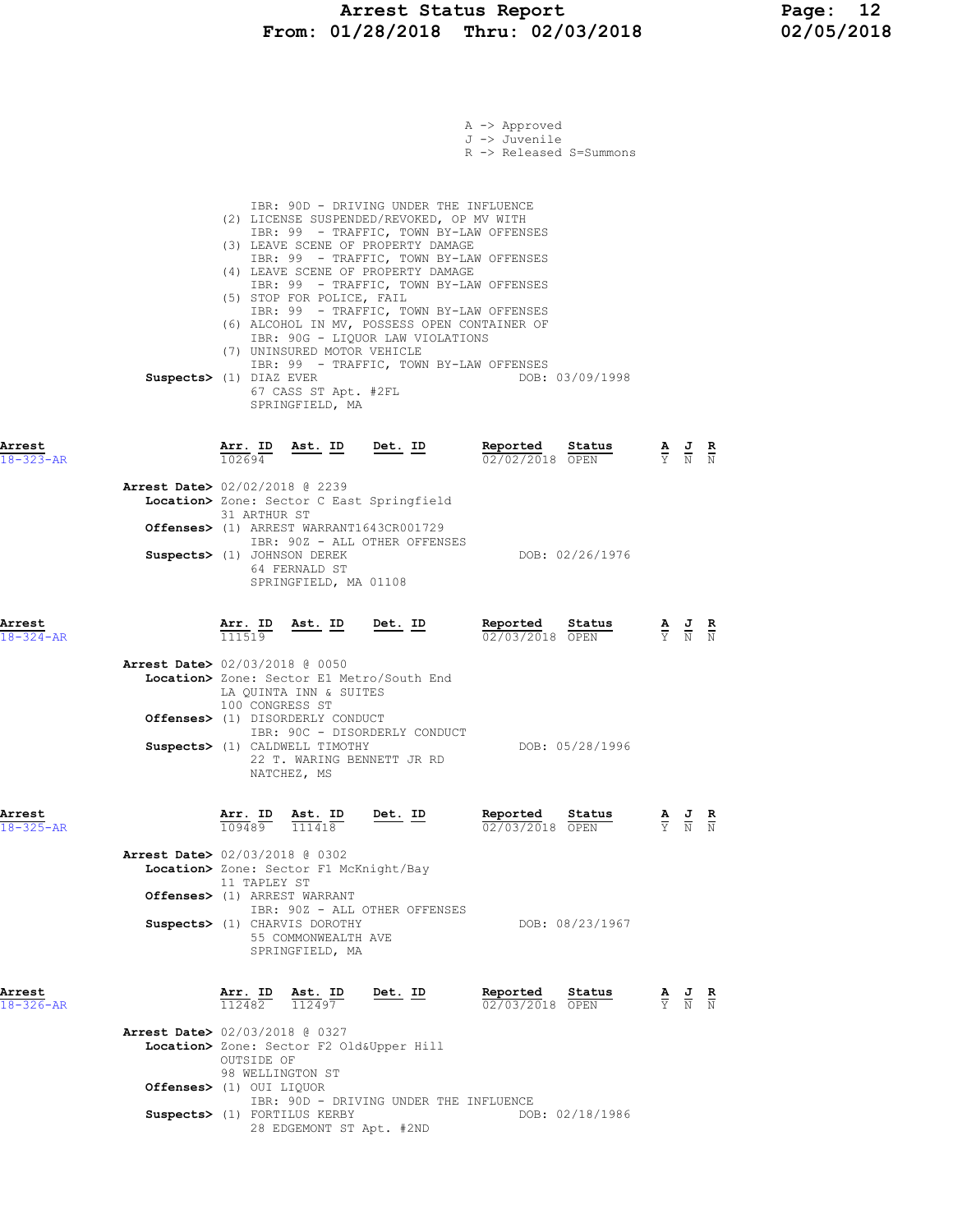# Arrest Status Report Page: 13 From: 01/28/2018 Thru: 02/03/2018

A -> Approved J -> Juvenile R -> Released S=Summons

SPRINGFIELD, MA

| Arrest<br>$18 - 327 - AR$                                   | Arr. ID<br>112448                                          | $\underbrace{\texttt{Ast.}}_{11014}$ ID Det. ID<br>112447                                                                                                                          |                                                                                                                                                                              | Reported<br>02/03/2018 OPEN                                                                                                                                                                                                                                                                                                                                                                                                                | Status          | $\frac{\mathbf{A}}{\mathbf{Y}}$ $\frac{\mathbf{J}}{\mathbf{N}}$ $\frac{\mathbf{R}}{\mathbf{N}}$ |  |
|-------------------------------------------------------------|------------------------------------------------------------|------------------------------------------------------------------------------------------------------------------------------------------------------------------------------------|------------------------------------------------------------------------------------------------------------------------------------------------------------------------------|--------------------------------------------------------------------------------------------------------------------------------------------------------------------------------------------------------------------------------------------------------------------------------------------------------------------------------------------------------------------------------------------------------------------------------------------|-----------------|-------------------------------------------------------------------------------------------------|--|
| <b>Arrest Date&gt;</b> 02/03/2018 @ 0339                    |                                                            |                                                                                                                                                                                    |                                                                                                                                                                              |                                                                                                                                                                                                                                                                                                                                                                                                                                            |                 |                                                                                                 |  |
|                                                             |                                                            |                                                                                                                                                                                    | Location> Zone: Sector B2 Liberty Heights                                                                                                                                    |                                                                                                                                                                                                                                                                                                                                                                                                                                            |                 |                                                                                                 |  |
|                                                             | VADNAIS ST<br>(4) SPEEDING<br>Suspects> (1) COLON EFRAIN   | (2) STOP/YIELD, FAIL TO<br>(3) STOP FOR POLICE, FAIL<br>(5) UNINSURED MOTOR VEHICLE<br>(7) INSPECTION/STICKER, NO<br>(8) MARKED LANES VIOLATION<br>46 VINTON ST<br>SPRINGFIELD, MA | <b>Offenses&gt;</b> (1) RECKLESS OPERATION OF MOTOR VEHICLE<br>(6) UNLICENSED OPERATION OF MV<br>(9) UNREGISTERED MOTOR VEHICLE<br>(10) NUMBER PLATE VIOLATION TO CONCEAL ID | IBR: 99 - TRAFFIC, TOWN BY-LAW OFFENSES<br>IBR: 99 - TRAFFIC, TOWN BY-LAW OFFENSES<br>IBR: 99 - TRAFFIC, TOWN BY-LAW OFFENSES<br>IBR: 99 - TRAFFIC, TOWN BY-LAW OFFENSES<br>IBR: 99 - TRAFFIC, TOWN BY-LAW OFFENSES<br>IBR: 99 - TRAFFIC, TOWN BY-LAW OFFENSES<br>IBR: 99 - TRAFFIC, TOWN BY-LAW OFFENSES<br>IBR: 99 - TRAFFIC, TOWN BY-LAW OFFENSES<br>IBR: 99 - TRAFFIC, TOWN BY-LAW OFFENSES<br>IBR: 99 - TRAFFIC, TOWN BY-LAW OFFENSES | DOB: 07/14/1994 |                                                                                                 |  |
| Arrest<br>$18 - 328 - AR$                                   | 112448                                                     |                                                                                                                                                                                    | $\frac{\texttt{Arr.}}{11044}$ $\frac{\texttt{ID}}{0}$ $\frac{\texttt{Ast.}}{0}$ $\frac{\texttt{ID}}{0}$ $\frac{\texttt{Det.}}{0}$                                            | Reported Status<br>02/03/2018 OPEN                                                                                                                                                                                                                                                                                                                                                                                                         |                 | $\frac{\mathbf{A}}{\mathbf{Y}}$ $\frac{\mathbf{J}}{\mathbf{N}}$ $\frac{\mathbf{R}}{\mathbf{N}}$ |  |
| <b>Arrest Date&gt;</b> 02/03/2018 @ 0339                    |                                                            |                                                                                                                                                                                    |                                                                                                                                                                              |                                                                                                                                                                                                                                                                                                                                                                                                                                            |                 |                                                                                                 |  |
|                                                             | VADNAIS ST                                                 |                                                                                                                                                                                    | Location> Zone: Sector B2 Liberty Heights                                                                                                                                    |                                                                                                                                                                                                                                                                                                                                                                                                                                            |                 |                                                                                                 |  |
|                                                             | Offenses> (1) RESIST ARREST<br>Suspects> (1) SANCHEZ ERICK | IBR: 13B - SIMPLE ASSAULT<br>(2) DISORDERLY CONDUCT<br>26 MASSASOIT PL Apt. #2<br>SPRINGFIELD, MA                                                                                  | IBR: 90C - DISORDERLY CONDUCT                                                                                                                                                |                                                                                                                                                                                                                                                                                                                                                                                                                                            | DOB: 06/23/1990 |                                                                                                 |  |
| Arrest<br>$18 - 330 - AR$<br>Arrest Date> 02/03/2018 @ 1727 | $\frac{\texttt{Arr.}}{112500}$                             | $\frac{\texttt{Ast.}}{111400}$                                                                                                                                                     | <u>Det.</u> ID                                                                                                                                                               | Reported<br>02/03/2018 OPEN                                                                                                                                                                                                                                                                                                                                                                                                                | Status          | $\frac{\mathbf{A}}{\mathbf{Y}}$ $\frac{\mathbf{J}}{\mathbf{N}}$ $\frac{\mathbf{R}}{\mathbf{N}}$ |  |
|                                                             |                                                            |                                                                                                                                                                                    | Tegetian Zono: Cootox EQ Motro (CConnova                                                                                                                                     |                                                                                                                                                                                                                                                                                                                                                                                                                                            |                 |                                                                                                 |  |

Location> Zone: Sector E2 Metro/6Corners FRIENDS OF THE HOMELESS -WOMENS SIDE 755 WORTHINGTON ST Offenses> (1) ARREST WARRANT DOCKET #1723CR006299 IBR: 90Z - ALL OTHER OFFENSES Suspects> (1) CRUZ-SALCEDO AMARELIS DOB: 06/22/1999 132 CEDAR ST Apt. #L SPRINGFIELD, MA

Arrest Arr. ID Ast. ID Det. ID Reported Status A J R 18-331-AR 103601 092919 02/03/2018 OPEN Y N N

 Arrest Date> 02/03/2018 @ 1749 Location> Zone: Sector E1 Metro/South End IN FRONT OF PARAMOUNT PIZZA 1659 MAIN ST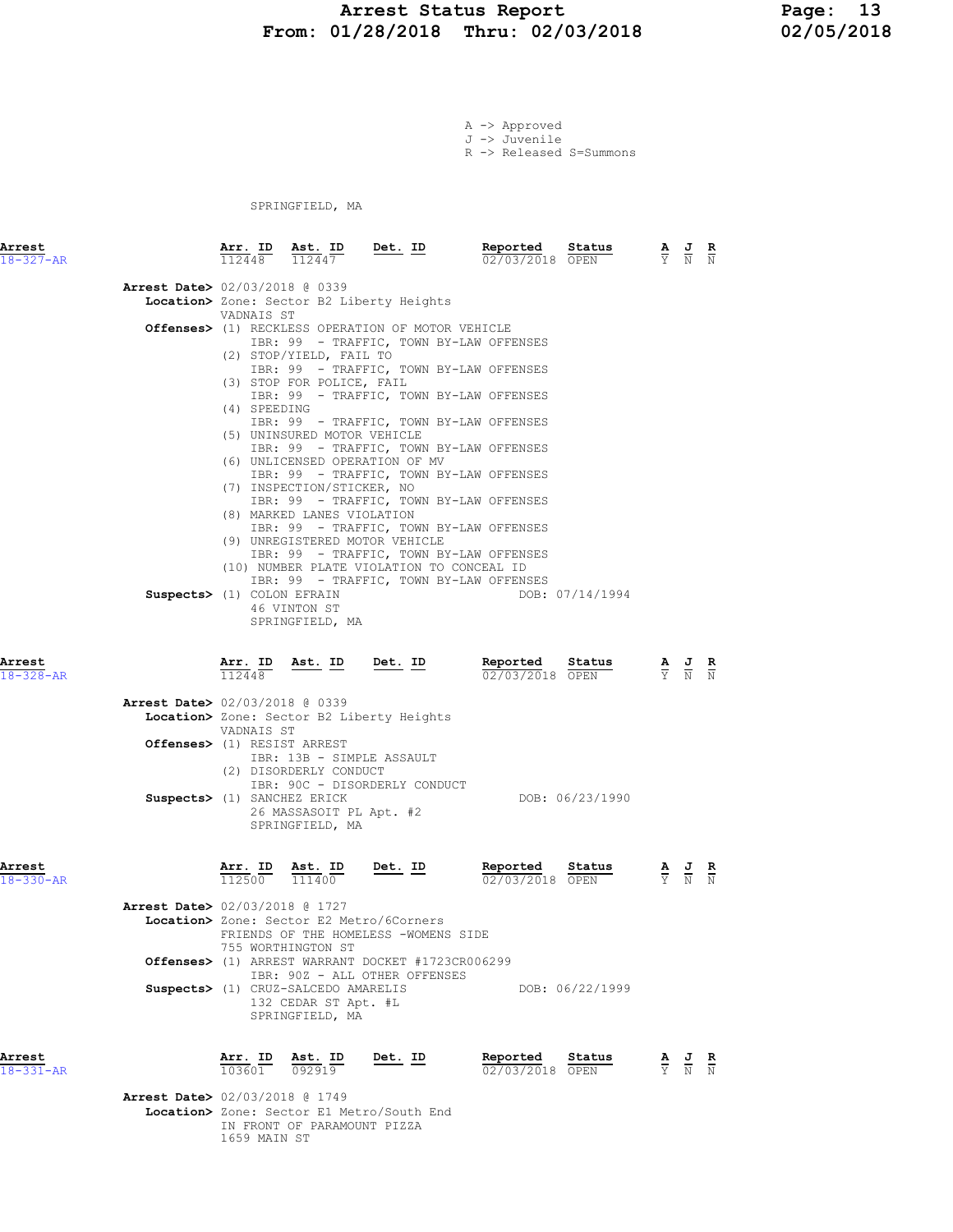|                           |                                                                                                                                                                                                                                                                                        |                                                                                    | A -> Approved<br>J -> Juvenile<br>R -> Released S=Summons                                                       |                                                                                                 |  |
|---------------------------|----------------------------------------------------------------------------------------------------------------------------------------------------------------------------------------------------------------------------------------------------------------------------------------|------------------------------------------------------------------------------------|-----------------------------------------------------------------------------------------------------------------|-------------------------------------------------------------------------------------------------|--|
|                           | <b>Offenses&gt;</b> (1) DISORDERLY CONDUCT<br>IBR: 90C - DISORDERLY CONDUCT<br>(2) A&B ON POLICE OFFICER<br>IBR: 13B - SIMPLE ASSAULT                                                                                                                                                  |                                                                                    |                                                                                                                 |                                                                                                 |  |
|                           | (3) A&B ON POLICE OFFICER<br>IBR: 13B - SIMPLE ASSAULT<br>$(4)$ . A&B $(Simple)$<br>IBR: 13B - SIMPLE ASSAULT<br>(5) RESIST ARREST<br>IBR: 13B - SIMPLE ASSAULT<br>(6) THREAT TO COMMIT CRIME<br>IBR: 13C - INTIMIDATION<br>Suspects> (1) ALMEIDA BRIAN<br>HOMELESS<br>SPRINGFIELD, MA |                                                                                    | DOB: 02/04/1963                                                                                                 |                                                                                                 |  |
| Arrest<br>$18 - 332 - AR$ | Arr. ID Ast. ID Det. ID<br>$\overline{101948}$ $\overline{101951}$                                                                                                                                                                                                                     |                                                                                    | Reported Status<br>02/03/2018 OPEN                                                                              | $\frac{\mathbf{A}}{\mathbf{Y}}$ $\frac{\mathbf{J}}{\mathbf{N}}$ $\frac{\mathbf{R}}{\mathbf{N}}$ |  |
|                           | Arrest Date> 02/03/2018 @ 1805<br>Location> Zone: Sector E2 Metro/6Corners<br>73 SCHOOL ST                                                                                                                                                                                             |                                                                                    |                                                                                                                 |                                                                                                 |  |
|                           | Offenses> (1) TRESPASS                                                                                                                                                                                                                                                                 | IBR: 90J - TRESPASS OF REAL PROPERTY                                               |                                                                                                                 |                                                                                                 |  |
|                           | 248 KING ST<br>SPRINGFIELD, MA 01105                                                                                                                                                                                                                                                   |                                                                                    | Suspects> (1) CREWS TITUS LAMONT DOB: 01/16/1980                                                                |                                                                                                 |  |
| Arrest<br>$18 - 333 - AR$ | Arr. ID Ast. ID<br>109788 C802<br>Arrest Date> 02/03/2018 @ 1805                                                                                                                                                                                                                       | $Det. ID$                                                                          | Reported<br>Status<br>02/03/2018 OPEN                                                                           | $\frac{\mathbf{A}}{\mathbf{Y}}$ $\frac{\mathbf{J}}{\mathbf{N}}$ $\frac{\mathbf{R}}{\mathbf{N}}$ |  |
|                           | Location> Zone: Sector E2 Metro/6Corners<br>73 SCHOOL ST                                                                                                                                                                                                                               |                                                                                    |                                                                                                                 |                                                                                                 |  |
|                           | Offenses> (1) TRESPASS                                                                                                                                                                                                                                                                 | IBR: 90J - TRESPASS OF REAL PROPERTY                                               |                                                                                                                 |                                                                                                 |  |
|                           | 600 UNION ST Apt. #3RD F<br>SPRINGFIELD, MA 01109                                                                                                                                                                                                                                      |                                                                                    | Suspects> (1) DAVIS TOMISHA LATREASE THE DOB: 03/03/1982                                                        |                                                                                                 |  |
| Arrest<br>$18 - 334 - AR$ | $\frac{\texttt{Arr.}}{112480}$ $\frac{\texttt{ Ast.}}{100136}$ $\frac{\texttt{Det.}}{6}$ ID                                                                                                                                                                                            |                                                                                    | <b>Reported Status A J R</b> $\frac{1}{02}/03/2018$ <b>OPEN F</b> $\frac{1}{Y}$ <b>E</b> $\frac{1}{N}$ <b>E</b> |                                                                                                 |  |
|                           | <b>Arrest Date&gt;</b> 02/03/2018 @ 1907<br>Location> Zone: Sector F1 McKnight/Bay                                                                                                                                                                                                     |                                                                                    |                                                                                                                 |                                                                                                 |  |
|                           | ACORN ST<br>Offenses> (1) UNREGISTERED MOTOR VEHICLE                                                                                                                                                                                                                                   | IBR: 99 - TRAFFIC, TOWN BY-LAW OFFENSES                                            |                                                                                                                 |                                                                                                 |  |
|                           | (2) UNINSURED MOTOR VEHICLE<br>(3) UNLICENSED OPERATION OF MV<br>Suspects> (1) PIZARRO ISIAH M                                                                                                                                                                                         | IBR: 99 - TRAFFIC, TOWN BY-LAW OFFENSES<br>IBR: 99 - TRAFFIC, TOWN BY-LAW OFFENSES | DOB: 06/14/1995                                                                                                 |                                                                                                 |  |
|                           | 325 EL PASO ST<br>SPRINGFIELD, MA 01104-0000                                                                                                                                                                                                                                           |                                                                                    |                                                                                                                 |                                                                                                 |  |
|                           |                                                                                                                                                                                                                                                                                        |                                                                                    |                                                                                                                 |                                                                                                 |  |

Totals<br>---------------------------------------------- Open Cases: 57 Closed Cases: 0 Protective Custody: 0